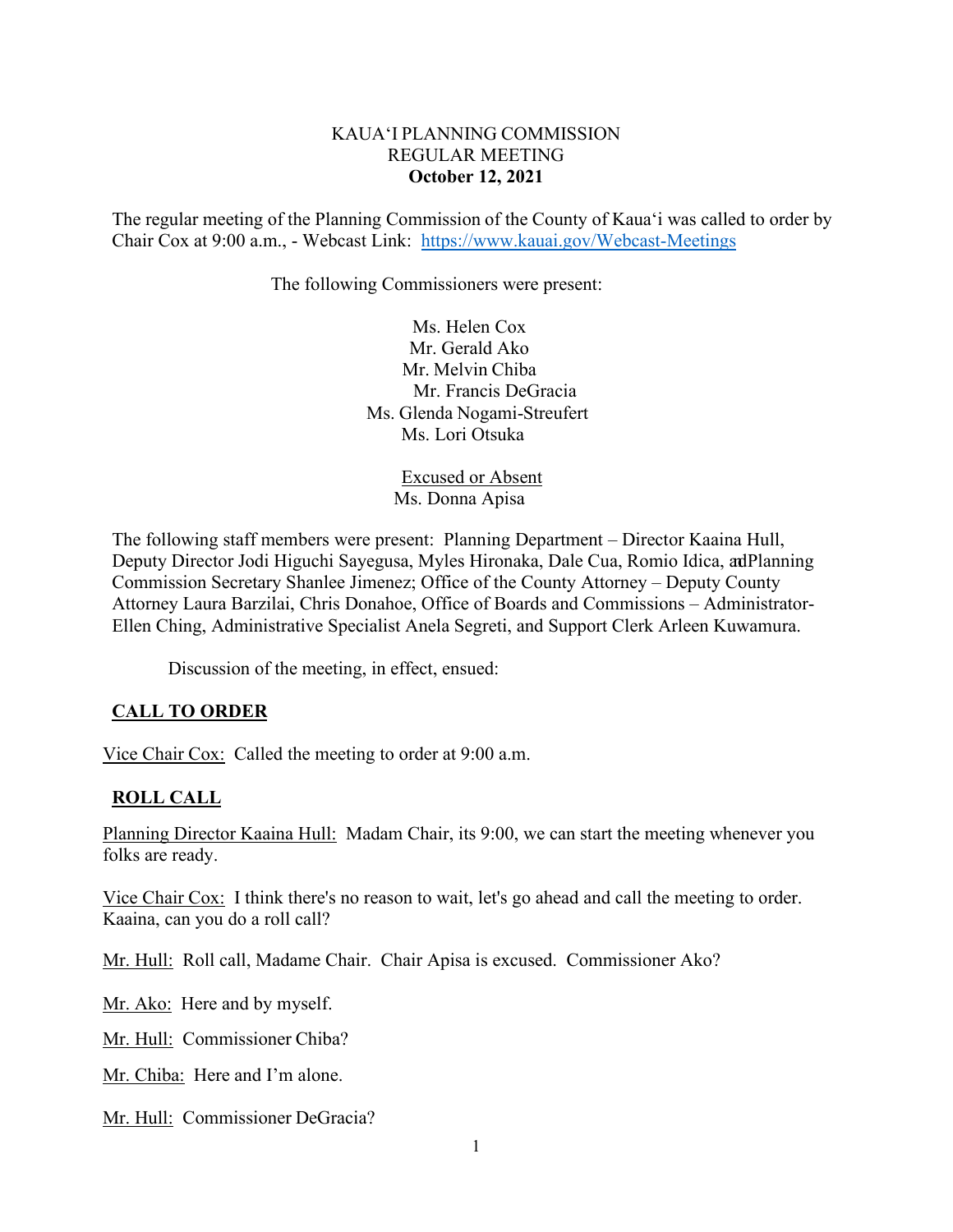Mr. DeGracia: Here by myself.

Mr. Hull: Commissioner Otsuka?

Ms. Otsuka: Here and by myself

Mr. Hull: Commissioner Streufert?

Ms. Nogami-Streufert: Here by myself.

Mr. Hull: Chair Cox?

Chair Cox: Here, and by myself except my dog, sorry we can have a little levity, can't we? Anyway, he's not listening.

Mr. Hull: Thank you Madam Chair, we have a quorum. Seven Present.

## **APPROVAL OF AGENDA**

Mr. Hull: Moving on to Approval of the Agenda.

Deputy County Attorney Laura Barzilai: Good morning, Madam Chair. Deputy County Attorney Laura Barzilai. In order to properly address today's Agenda Items a motion to amend the agenda items is necessary to allow for Item L and Item H, to immediately follow Item F. It is appropriate for you Madame Chair, to entertain such a motion at this time.

Chair Cox: Thank you Laura, can somebody make a motion to that effect.

Ms. Nogami-Streufert: I move to amend the agenda. I'm not sure exactly what it was to allow for Item L. I, to come directly after.

Chair Cox: Item L. Item L.

Ms. Nogami-Streufert: Okay.

Ms. Barzilai: Madame Chair, if I could state again, the order of flow should be Item F, followed by Item L, then Item H.

Ms. Nogami-Streufert: I moved to amend the agenda item, L, followed by… I'm sorry, I'm getting this confused. Okay, as stated by the attorney.

Chair Cox: Is there a second.

Ms. Otsuka: Second.

Chair Cox: Thank you. Any discussion? Okay, I think we can just do a voice vote on this one. So,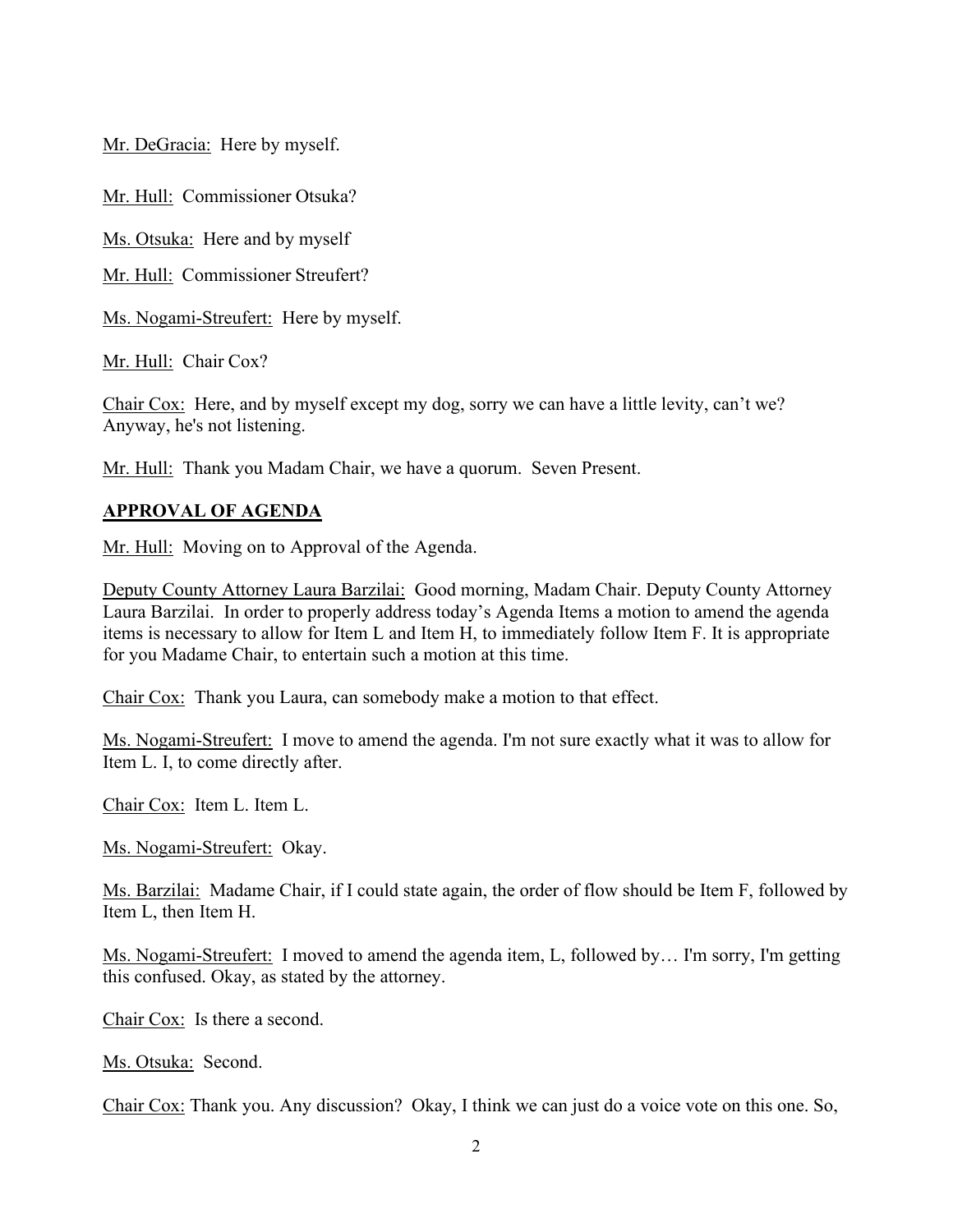all those in favor? Aye. (Unanimous voice vote). Any opposed? Hearing none. Motion carried. 6:0.

### **MINUTES of the meeting(s) of the Planning Commission**

Mr. Hull: Next, on the agenda would be the Minutes for the approval of the Minutes for February 9, 2021, March 9, 2021, and April 13, 2021.

Chair Cox: I think we can take these together unless someone needs to separate them out. Do any commissioners have any discussion about these minutes. If not, can someone make an agenda. I mean that motion. I'm sorry.

Ms. Nogami-Streufert: I moved to accept the Minutes as presented.

Chair Cox: Do we have a second?

Mr. Chiba: Second.

Chair Cox: Thank you. It has been moved and seconded. Any further discussion? Since there was none to begin with, I am assuming not. I think we should probably do a roll call vote on this one, Kaaina.

Mr. Hull: Roll call, Madame Chair. Commissioner Ako?

Mr. Ako: Aye.

Mr. Hull: Commissioner Chiba?

Mr. Chiba: Aye.

Mr. Hull: Commissioner DeGracia?

Mr. DeGracia: Aye.

Mr. Hull: Commissioner Otsuka?

Ms. Otsuka: Aye.

Mr. Hull: Commissioner Streufert?

Ms. Nogami-Streufert: Aye.

Mr. Hull: Chair Cox?

Chair Cox: Aye.

Mr. Hull: Motion Passes, 6:0. Madam Chair.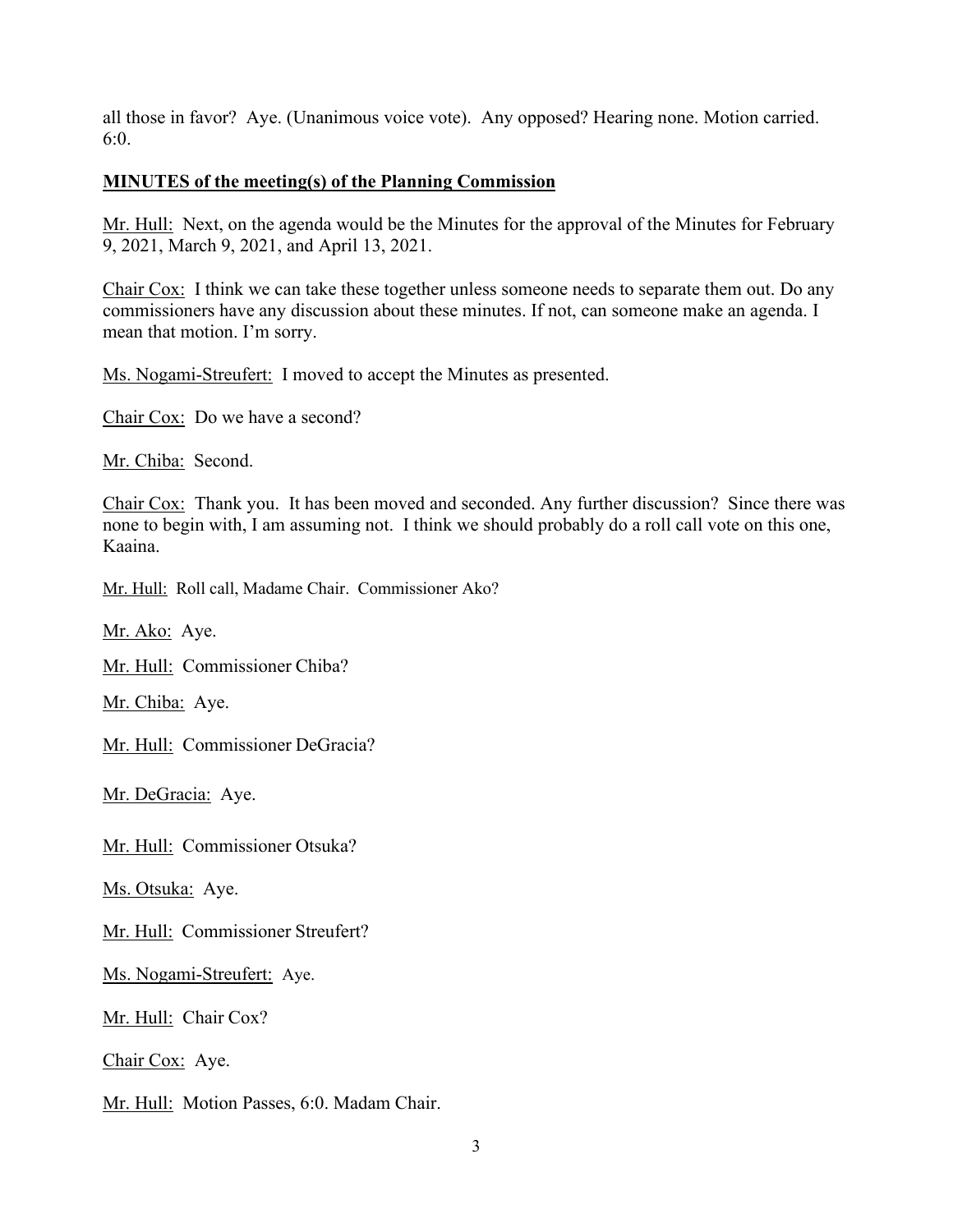# **RECEIPT OF ITEMS FOR THE RECORD (None)**

Mr. Hull: There are no Receipt of Items for the record.

# **HEARINGS AND PUBLIC COMMENT**

Mr. Hull: Next, rounding Hearings and Public Comment. We did not receive any registered requests in advance of this meeting for virtual oral presentations. Written testimony was received for one of the cases of the Agency Hearings and will be read during that time.

### Continued Agency Hearing

Special Management Area Use Permit SMA(U)-2020-1, Class IV Zoning Permit Z-IV-2020- 3, and Use Permit U-2020-3 for the construction of a farm dwelling unit within Lot 7 of the Kahili Makai Subdivision in Kilauea, involving a parcel situated at the terminus of Kahili Makai Street and immediately adjacent to property identified as 4254 Kahili Makai Street, Tax Map Key: (4) 5-2-021:007 (Unit E), and affecting a portion of a larger parcel approx. 27.56 acres in size= Valerie M. Neilson and David N. Kells. [Director's Report received by Commission Clerk, 10/8/19, deferred 10/22/19.]

Mr. Hull: So, we will be moving on to the next portion of the Agenda Item, which is F.1, and being that is as part of a Contest Case Hearing, Madam Chair, I will turn this portion of the agenda over to you, and we call your turn.

Chair Cox: Thank you, Kaaina. So, we're moving on to item F.1.a, a Continued Agency Hearing of Nielson Kells. I'm going to read into the record that Item, Special Management Area Use Permit SMA(U) 2020-1, Class IV Zoning Permits Z-IV- 2020-3 and Use Permit U-2020-3 for the construction of a farm dwelling unit within Lot 7 of the Kahili Makai Subdivision in Kilauea, involving a parcel situated at the terminus of Kahili Makai Street, and immediately adjacent to property identified as 4254 Kahili Makai Street, Tax Map Key: (4) 5-2-021:007 Unit E, and affecting a portion of a larger parcel approximately 27.56 acres in size. Valerie M. Nielson and David and Kells. I don't know if I'm supposed to read the Directors Report was received by the Commission Clerk. On October 8, 2019, and was deferred until 10 22, 19. And we really what we need here is a motion for an open-ended deferral of the agency hearing, so that the Unfinished Business at Item, L may be addressed.

Deputy Planning Director Jodi Higuchi Sayegusa: Sorry, sorry to interject, but I just wanted to also note that we didn't, we did not receive any request for testimony. So just according to how we set up the process here just so that we can manage the logistics behind the scenes on the, you know, recording and accepting and allowing everybody to have your opportunity to testify. We've asked that folks who are interested in testifying to email the Department and then we'll send them send out the registration link. We didn't receive anything prior to 9am yesterday and October 11, but we did receive a number of have written testimony that you folks have received since yesterday at 9am on October 11. We received a letter, two letters one dated October 7 and one day, October 8 from Cori Qian Kiiyana. We also received a letter from Bill Chase, a letter from Aaron Rosenstiel, a letter from Leilani SimGodbehere, a letter from Brent A. Godbehere, a letter from Eric Hansen, and a letter from Amber Morrison. So, that was transmitted to you folks, and was received prior to the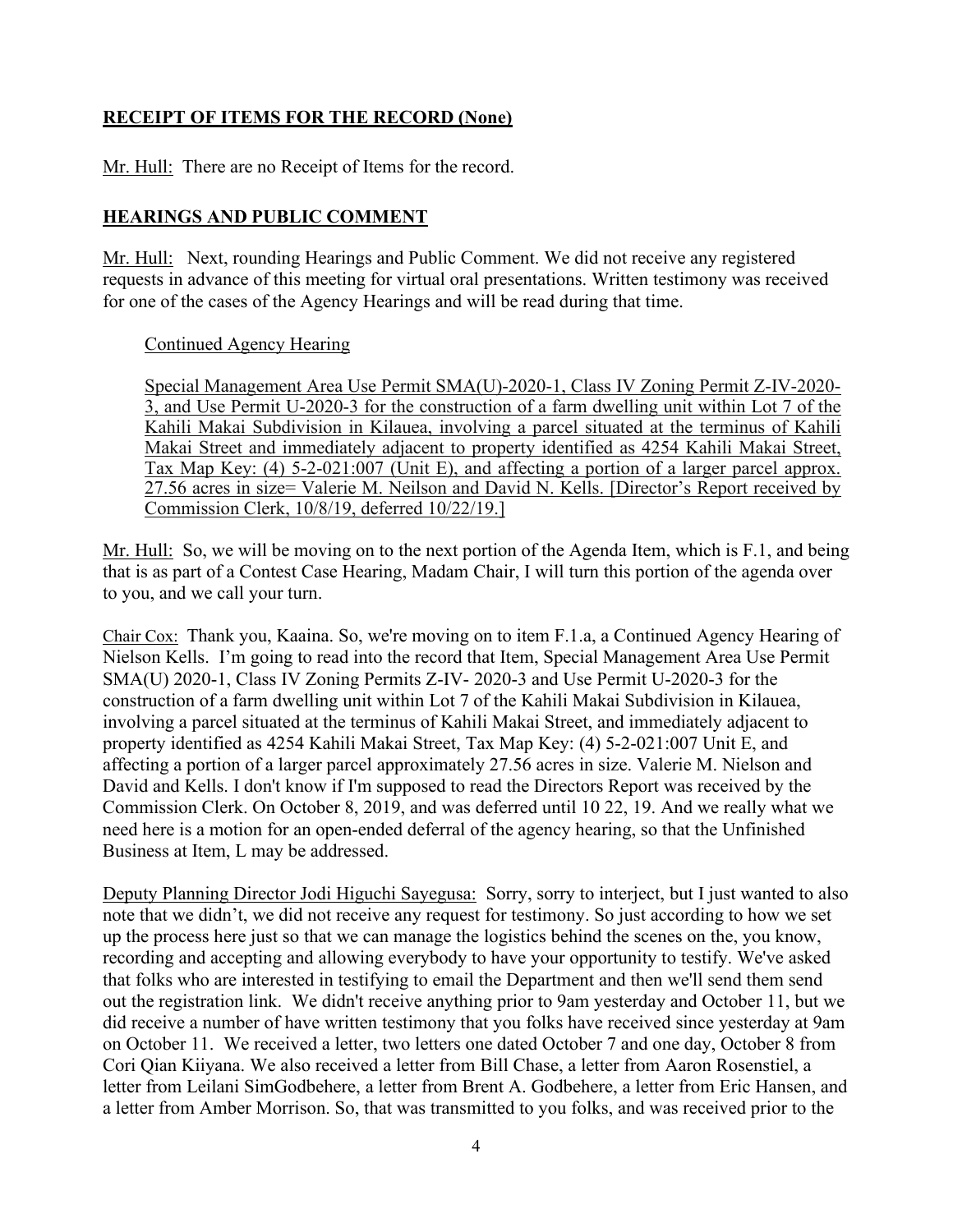cut off yesterday at 9am. Thank you, and that's all I have.

Chair Cox: Thank you very much. Okay. So, did anybody, did everybody understand the motion that we need is to defer an open-ended deferral so that we can go on to item L., and address this issue under Unfinished Business. We have motion.

Deputy County Attorney Laura: Madam Chair, just to clarify, that motion to defer the Agency Hearing. That's what you're requesting at this time.

Chair Cox: Yes, an open-ended deferral of the Agency Hearing.

Ms. Barzilai: Thank you.

Ms. Nogami-Streufert: I moved to defer this to the open, the Agency Hearing to defer the agency hearing.

Ms. Otsuka: I second.

Chair Cox: It's been moved and seconded. Is there any discussion? Hearing none. I guess we're ready for, I think we should do a roll call vote on this one.

Ms. Barzilai: Yes, Madam Chair. Yes, I can take roll. Commissioner Ako?

Mr. Ako: Aye.

Ms. Barzilai: Commissioner Chiba?

Mr. Chiba: Aye.

Ms. Barzilai: Commissioner DeGracia?

Mr. DeGracia: Aye.

Ms. Barzilai: Commissioner Otsuka?

Ms. Otsuka: Aye.

Ms. Barzilai: Commissioner Streufert?

Ms. Nogami-Streufert: Aye.

Ms. Barzilai: Chair Cox?

Chair Cox: Aye.

Ms. Barzilai: Motion passed. Six Ayes, Madam Chair. Motion passes 6:0.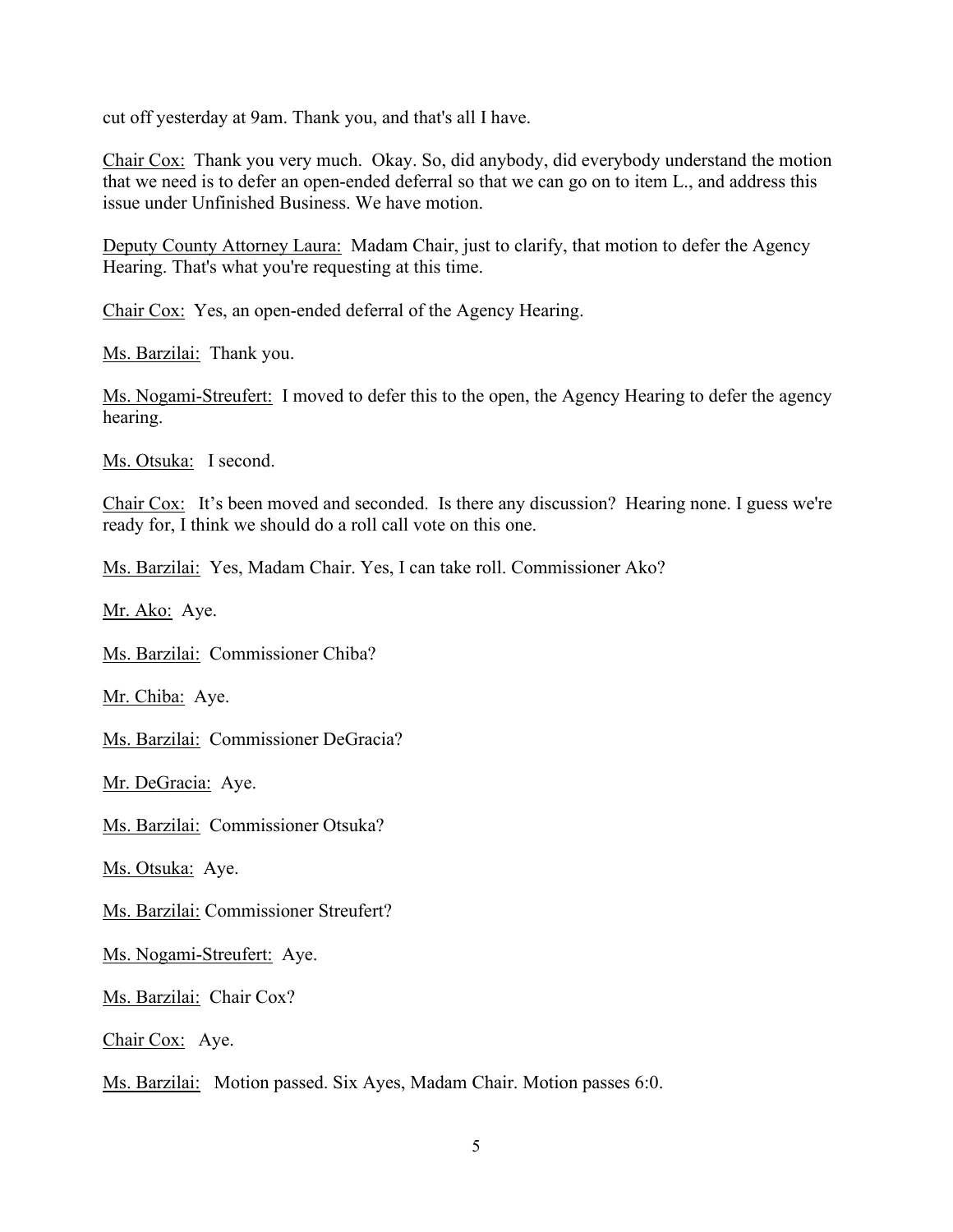### UNFINISHED BUSINESS (For Action)

Special Management Area Use Permit SMA(U)-2020-1, Class IV Zoning Permit Z-IV-2020- 3, and Use Permit U-2020-3 for the construction of a farm dwelling unit within Lot 7 of the Kahili Makai Subdivision in Kilauea, involving a parcel situated at the terminus of Kahili Makai Street and immediately adjacent to property identified as 4254 Kahili Makai Street, Tax Map Key: (4) 5-2-021:007 (Unit E), and affecting a portion of a larger parcel approx. 27.56 acres in size= Valerie M. Neilson and David N. Kells. [Director's Report received by Commission Clerk, 10/8/19, deferred 10/22/19.]

- a. Consideration of the Hearing Officer's Report and Recommendation of Contested Case, CC-2020-2, Valerie M. Neilson & David N. Kells, concerning Special Management Area use Permit SMA (U) -2020-1, Class IV- 2020-3, and Use Permit U-2020-3 for the construction of a Farm Dwelling Unit within Lot 7 of the Kahili Makai Subdivision in Kilauea, involving a parcel situated at the terminus of Kahili Makai Street and Immediately adjacent to Property identified as 4316-Z Kahili Makai Road, Tax Map Key: (4) 5-2-001:007 (Unit E), and affecting a portion of a larger parcel approx. 27.56 acres in size.
- i. Intervenors CS Development LLC and Charles Somers Individually, Exception to the Hearing Officer's Report and Recommendations; Request for Oral Argument Before the Commission; Certificate of Service.
- ii. Respondent Planning Department of the County of Kaua'i Report aand Recommendation; Certificate of Service.
- iii. Petitioner's Support of the Hearing Officer's Report and Recommendation; Certificate of Service.

Chair Cox: Thank you. So now we're going to move on to item, l Unfinished Business for Action Nielson Kells, and I will read in the record that item. Special Management Area Use Permit SMA(U)-2020-1, Class IV Zoning Permit Z-IV-2020-3, and Use Permit U-2020-3 for the construction of a farm dwelling unit within Lot 7 of the Kahili Makai Subdivision in Kilauea, involving a parcel situated at the terminus of Kahili Makai Street and immediately adjacent to property identified as 4254 Kahili Makai Street, Tax Map Key: (4) 5-2-021:007 (Unit E), and affecting a portion of a larger parcel approx. 27.56 acres in size = Valerie M. Neilson and David N. Kells. Consideration of the Hearing Officer's Reporting and Recommendation of Contested Case CC-2020-2, Valerie of Nielson and David and Kells concerning Special Management Area Use Permit SMA(U) 2020-1, Class IV Zoning Permits Z-IV- 2020-3, and Use Permit U-2020-3 for the construction of a Farm Dwelling Unit within Lot 7 of the Kahili Makai Subdivision in Kilauea, involving a parcel situated at the terminus of Kahili Makai Street, and immediately adjacent to Property identified as 4316 - Z Kahili Makai Road Tax Map Key: (4)-5-2-001:007 Unit E, and affecting a portion of a larger parcel approx. 27.56 acres in size. Interveners CS Development LLC and Charles Somer's Individually, Exception to the Hearing Officer's Report and Recommendations; Request for Oral Argument before the Commission Certificate of Service. 2. Respond that Planning Department of the County, Hawaii Report, and recommendations Certificate of service. 3. Petitioners Support of the Hearings Officer's reference Report and Recommendation; Certificate of Service.

So, at this point we need we need to entertain either a motion to grant or to deny the Interviewers request for oral argument.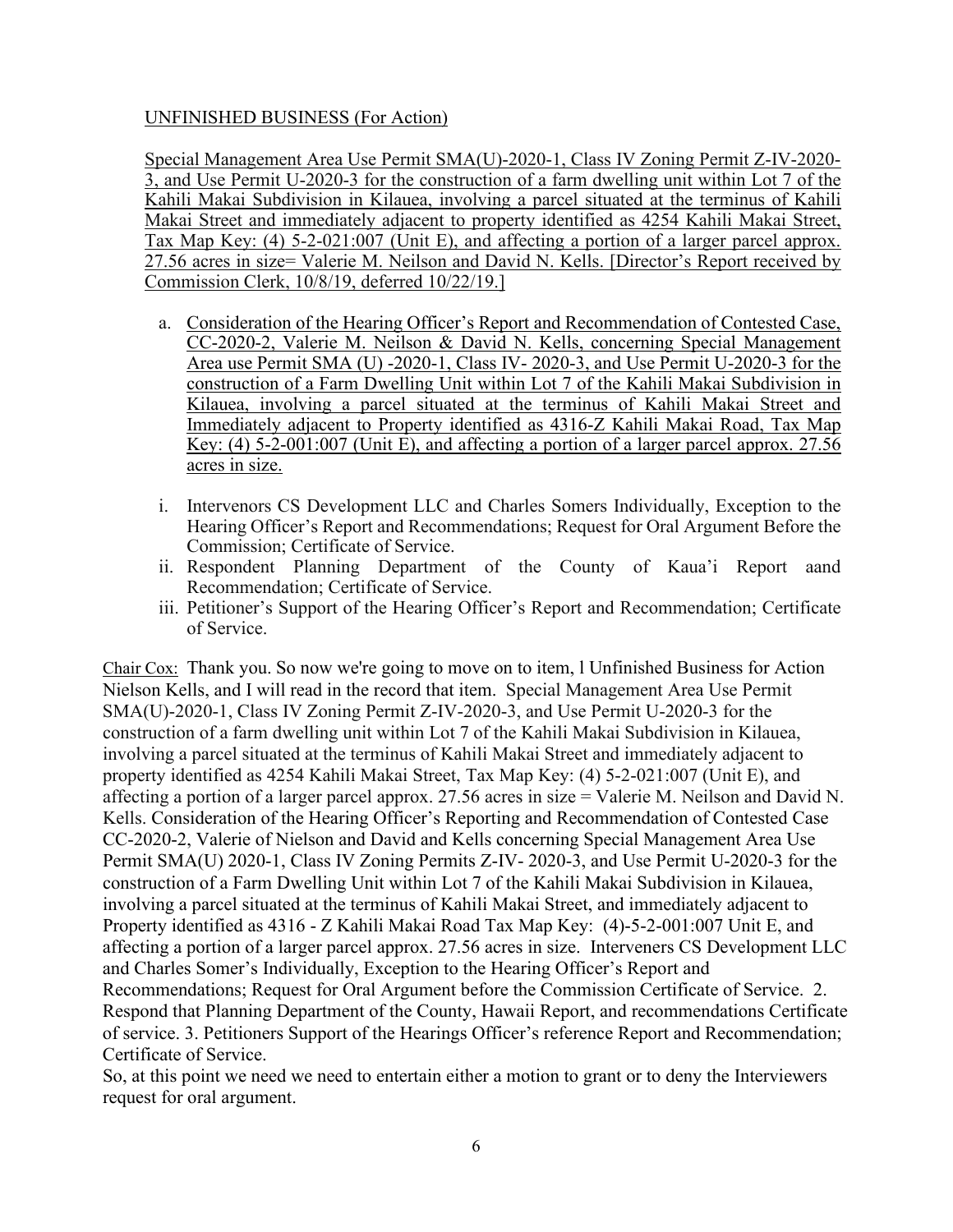Ms. Higuchi Sayegusa: Sorry to interject. I just wanted to let you folks know that the parties are now here. I'm not sure if you want to (unintelligible).

Chair Cox: Thanks, Jodi.

Ms. Higuchi Sayegusa: Yeah, so, all the parties are all admitted in the meeting at this point. Thanks.

Chair Cox: Great, thank you. So, we need a motion either to, so what we're being asked to do is do we want to allow for the oral testimony that the interveners have requested or deny that testimony.

Mr. Mauna Kea Trask: Chair, I'm sorry. For the record, Mauna Kea Trask. Can I, can we speak on this request, is that all right? Because we didn't make the written request for the rules to explain.

Chair Cox: I don't know. I'll have to ask our attorney.

Ms. Barzilai: Yes, Madam Chair. Mr. Trask, you want to clarify your request?

Mr. Mauna Kea Trask: No, we would we submitted the request for argument pursuant to the Commission Rules and prior to the voting on the motion or making the motion. We just like an opportunity to describe, you know, why, just to be heard on it.

Ms. Barzilai: Madam Chair, I think that's fine. I mean, so long as Mr. Trask is not reaching the substance during this portion, I think that that's fine.

Chair Cox: Okay, go ahead.

Mr. Trask: Thank you very much. Chair, Honorable Commissioners. Interveners have made a request for oral argument, and we think it's appropriate, in this case, not only for ourselves but for all parties. You know, this was supposed to be a three to four day Contested Case Hearing. The last hearing, we had with everyone in the room was March 30, 2020. About a week or so thereafter the world went into global pandemic and we're still kind of into it. I think that given the extensive record, the issues related to the application, the recommendation of the hearings officer, I think the Commission would benefit from hearing from all parties. You know you have the written submitted so it's not going to be anything. You know, very expansive it's just something that I think is appropriate, so you can understand where the parties are coming from, there's days of transcripts, hundreds of pages. I don't expect you have to have read all of them, but I think that it would be appropriate under the rules, and due process to allow for argument by each of the parties, and we just make the request such, Thank you.

Chair Cox: Thank you for clarifying.

Ms. Barzilai: Madam Chair, Laura, if I may, it might be appropriate this time to hear from Ms. Nielson and Mr. Kells, regarding their position on our arguments. If you would like to welcome them to speak?

Chair Cox: Yes, thank you. I see David is on I don't, David Kells would you like to speak. Oh,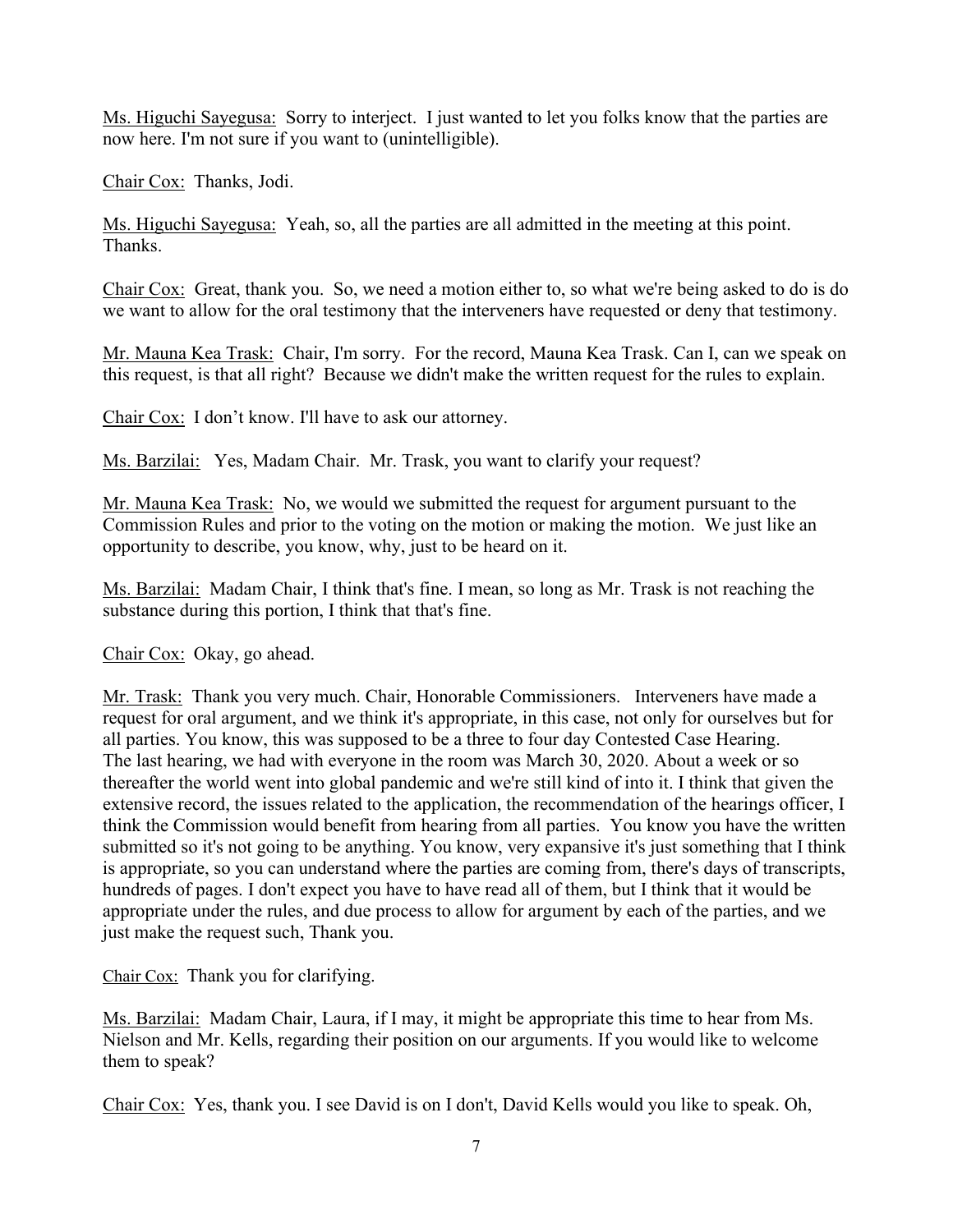there's Valerie Okay, go ahead.

Ms. Valerie Neilson: So, am I just speaking to whether or not we want to hear oral argument?

Chair Cox: Yes, yes. Because the substance will come later if we vote. If we approve the motion to hear oral arguments, then you will have a chance to give your, you know, the substance that you'd like to say.

Ms. Valerie Neilson: Thank you. We, we don't feel that, given the amount of time, that we have already invested including the Planning Department feel that these details need to be rehashed. We've spent extensive amounts of times with a Hearings Officer and all parties to very tightly comb through every detail of our 228-page application. The Hearings Officer has rendered his decision, and we respect that and want to move forward without additional delay.

Chair Cox: Okay. And we want to hear from the Planning Department as well, Laura? Since we can from the other two.

Ms. Barzilai: Okay, yes, since you have opposing arguments, we can hear from the Department.

Deputy County Attorney Chris Donahoe: Good morning, Commission. Deputy County Attorney Chris out on behalf of the Department. The Department takes no position to the (unintelligible) argument. It is allowable under the rules so (unintelligible) on that. Thank you.

Chair Cox: Okay. Is there a motion or do we want to discuss further before a motion of why we would want to accept the request of the interveners for oral argument or deny it?

Ms. Otsuka: Okay, yes, I'm ready to make a motion.

Chair Cox: You're ready to make a motion.

Ms. Otsuka: I make a motion to accept interveners request for oral testimony.

Chair Cox: Thank you, Lori. Is there a second? I thought I heard a second. Was that you Gerald? Did I hear a second?

Mr. Ako: Yes, I second it.

Chair Cox: Okay, thank you, Gerald. Okay, so it's been moved and seconded. Is there further discussion? Hearing none. We'll take a roll call vote.

Ms. Barzilai: Roll call, Madam Chair. Commissioner Ako?

Mr. Ako: Aye.

Ms. Barzilai: Commissioner Chiba?

Mr. Chiba: Aye.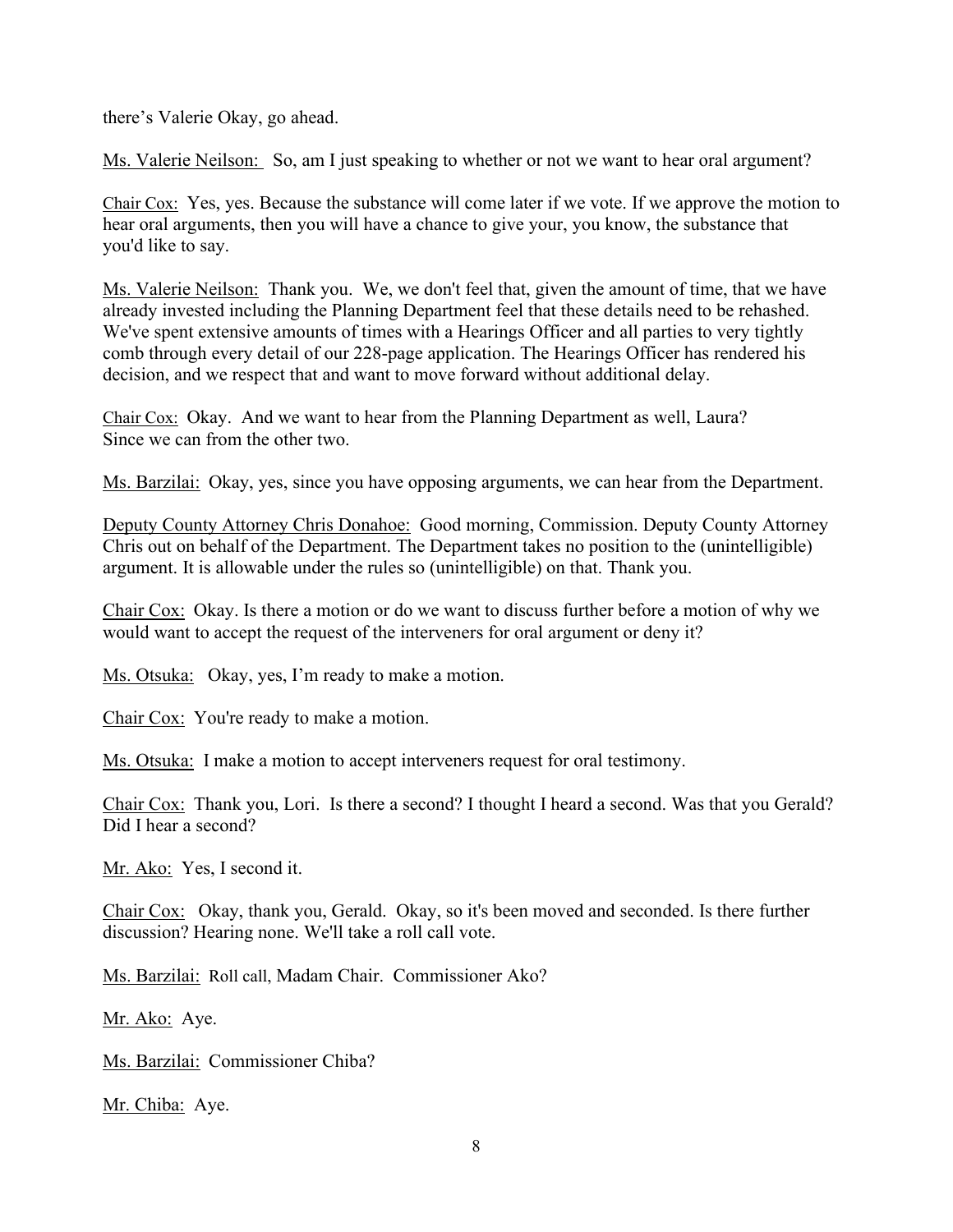Ms. Barzilai: Commissioner DeGracia?

Mr. DeGracia: Aye.

Ms. Barzilai: Commissioner Otsuka?

Ms. Otsuka: Aye.

Ms. Barzilai: Commissioner Streufert?

Ms. Nogami-Streufert: Aye.

Ms. Barzilai: Chair Cox?

Chair Cox: Aye.

Ms. Barzilai: Unanimous vote, Madam Chair. Motion carried. 6:0. Thank you.

Chair Cox: So, we oral argument has been granted. Therefore, each of the three parties are entitled to 10-minutes to present their argument, with three minutes rebuttal per party. The order of arguments is going to be interveners Somers, respondent, Department, and then Petitioners Nielson/ Kells. So, Mr. Trask you may proceed.

Mr. Trask: Thank you very much, Chair, Honorable Commissioner's. Interveners are wanting to make it clear that the Hearing's Officer is not recommending approval of these permits today. After review and consideration all the facts and evidence, he is recommending the applicants be ordered to cure various deficiencies in the application, including submitting plans to scale as simply required by the CZO and SMA Rules, conduct a Ka Pa'akai analysis of traditional customery Hawaiian rights, resubmit the revised application to the Planning Department, and a State Historic Preservation division or SHP, and hold another hearing on this matter, public hearing on this matter.

However, interveners argue that the Hearing's Officers recommendation is problematic for a few reasons. It requires the Department itself, not the applicant to conduct a Ka Pa'akai analysis on their behalf. Something that is outside of the Department's expertise, as testified to by Mr. Cua during the Contested Case Hearing and is improper under the rules. The Planning Department should not be doing the petitioners job for them. They should be acting as a ref calling the balls and strikes. Further, the Hearing's Officer recommendation is unclear as to future procedure. Whether it allows Somer's and other interested parties to comment, review, and potentially intervene in future application processes.

Further, and improperly, it suggests approval or recommends approval of future applications based solely on a revised Director's report, without providing for public input or input from other interests of persons are the decisions as to the approval of the permits. Instead, the application must be denied today, for two basic reasons. First, granting this permit application as currently submitted, would be in violation of the CZO density limitations in the open zoning district on ag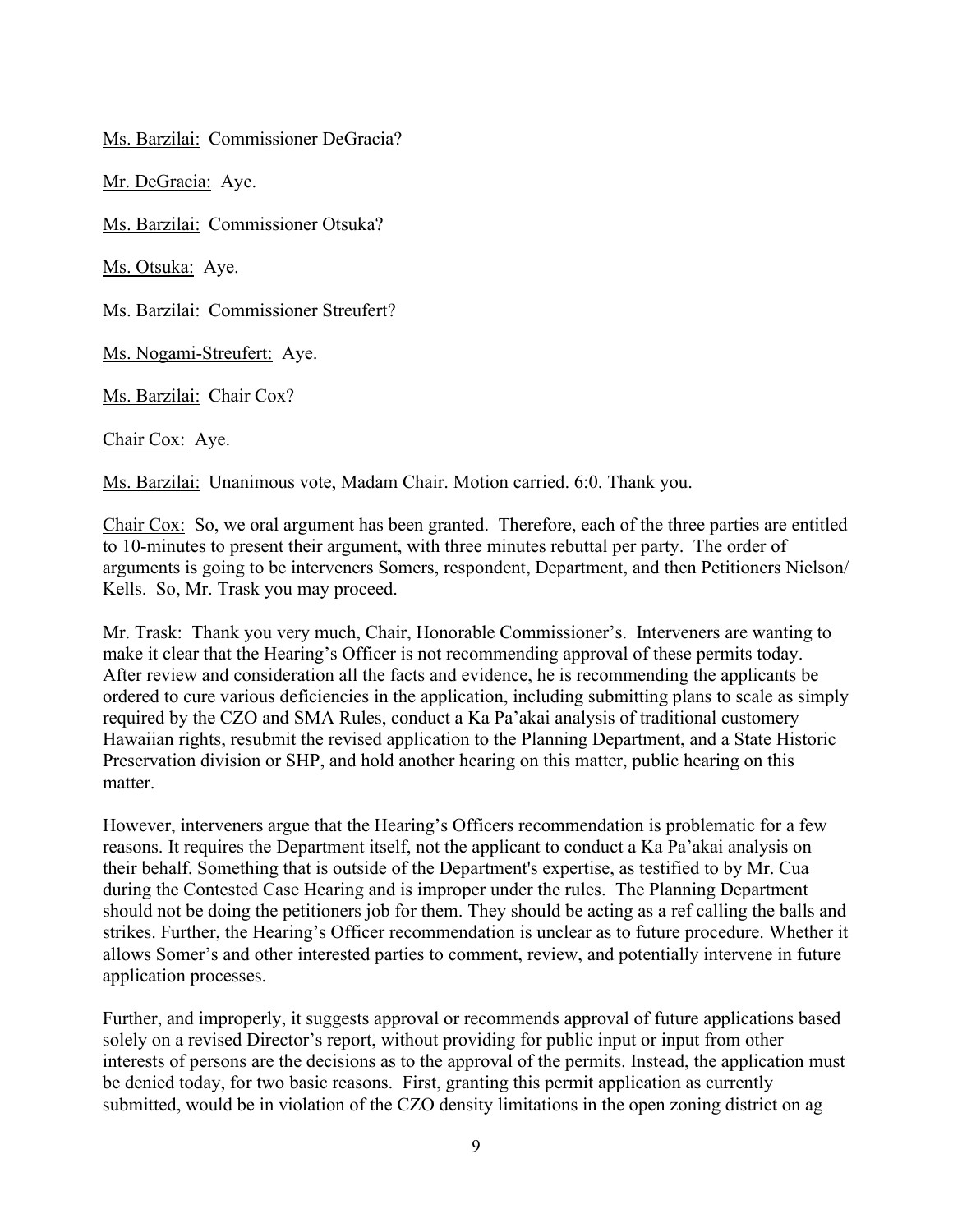within the state line use agricultural district area. This is a hard denial full stop. It's a 9-acre parcel. you can't have more than one unit per 5-acres. Second, the fact that circumstances show the application does not comply with the submission requirements have a complete application. And then petitioners failed to sustain that burden to prove by preponderance of the evidence that the proposed development is consistent with the SMA rules. Coastal Management Act, the HRS 258, and the CZO with regard to development within the County Open Special Treatment Resource Zoning District.

First off, is clear under the CZO Section 8- 9.2 (b)(2), provide that no more than one single-family detached farm dwelling unit per 5-acres of land shall be permitted in the open zone lands, but within state land use ag district. This partial is within the open zone special human resource, and is 9.197 acres, and therefore, only one farm dwelling unit is allowed. The Director's Report specifically states that estimate use permit is required, because it exceeds \$500,000, and includes the construction of a second dwelling unit on the parcel. Petitioners' own standards on (unintelligible) application confirms this, and states that there is one existing dwelling unit on the subject property. Petitioners have resided on the subject property full time since (unintelligible) 2018 in that dwelling unit. There was a K-2 Survey Map showing the property with the petitioners current dwelling identified as a dwelling unit that's Exhibit A and Exhibit B, and Mr. Cua testified that petitioners are currently residing on the subject property in a dwelling unit, given the structure they're living in has a bathroom, a toilet and outside shower and a kitchen area where petitioners plugin appliances and prepare food. That's it, June 24 transcript page, 35 to 36. Finally, a certificate of occupancy was issued on September 12, 2004, use of the, what is alternately described as a garage in the application as a dwelling unit, and that's exhibit LVIX.

Second, the application fails to sustain petitioners' burden of proof to show that this proposed development is consistent with the CZO and SMA use permit object as policies and guidelines. And this is very important. The application is incomplete. It was submitted five times, between October 2018, September 16, 2019, each and every time it was rejected by the Planning Department correctly so, because of various deficiencies. And the last time, it was denied was May 23, 2019. It was then accepted on September 16, 2019. Not because the application changed. In fact, Dale testified the application was the exact same. The only thing that changed was September 16, 2019, Mr. Cua testified agreed that it was only after pressure from the mayor's office to an email that the Planning Department process petitioner's application and needed to approve it as complete. That said, the June 24 transcript the page 81. And it's also reflected in exhibit XLIX of interveners as exhibits. It's premature to allow any further consideration this application, until it has actually been complete, and we would argue that the Hearing Officer recognizes this, because he says you have to cure deficiencies 1. Which are scale plans. 2. Resubmittal as SHPD, and 6. With regard to (unintelligible).

Second, this is a very sensitive site, this parcel and this specific building site contains four (4) documented historic sites, three (3) of which cites 974, 975, and 976 or recognizes significant. It's a combined total of recognized 42 historic sites in the subject property, including two (2) potential burials recognized by Wainiha and the Burial Counsel. Despite past damage to the sites, Mr. Cua agreed, and Ms. Nancy McMahon confirmed, that out of 42 features, 28 are still remaining untouched. Site 974 has sixteen (16) untouched historic sites, site 975 has six (6) untouched historic sites, and site 976 has five (5). Nancy McMahon concurred with the assessment and also testified that the proposed building site is within the historic preservation area. The proposed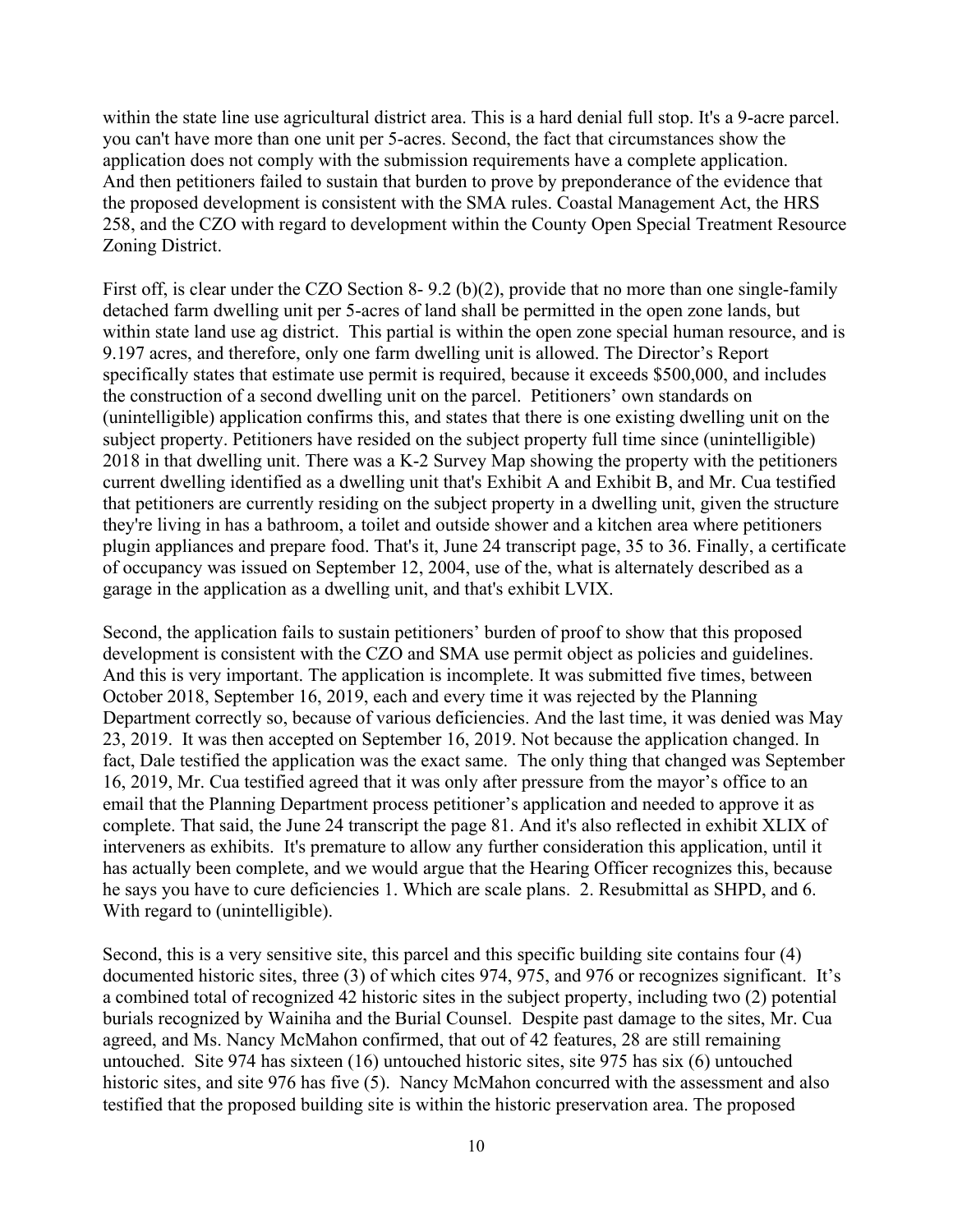building site is in violation of the Preservation Plan. And this is on June 25, hearing transcript that 1516 respectively. The historic properties may be significantly adversely affected by proposed development, the Ka Pa'akai analysis insufficient, the permit application is inadequate to show consistency with the objectives and policies of the SMA concerning preservation protection of historic resources. According to the plans as submitted the east wing of the house appears to encroach within sight 974, and the 1997 EIS, which is 24 years old, and applies to an entirely different development needs to be updated to assess the impact on historic sites by this specific development. This current development. Further, the 2017 SHP determination of no historic effect was erroneous. Petitioners did not provide SHPD Susan (unintelligible) with any plans or architectural renderings of the proposed project. And this previous assessment by SHPD was later supplanted by an October 30, 2020, letter the Planning Department received from SHPD, saying that the application contains insufficient information to determine the potential for the project to adversely affect archaeological sites.

Moving on the application is insufficient to sustain petitioners' burden of proof that it complies to the requirements of the CZO again, none of these plans are to scale, it's impossible for you to determine size and density and height and distance from the slope as required by previous SMA permits that entitled The CPR development, because there's no scale. And that's testified to by Ron Agor, who actually prepared what he called these are renderings. These are rough drafts that you can use preliminarily, but Ron testified they're not to scale, and they need to be because of the historic sensitivity in this site, because you could plop it right down in historic sites. Further, it is too close, it's within 25 feet of the slope. That's (unintelligible) silty clay as recognized by the NCRS and it's highly eroded.

Further Ron testified that you need a topographic map. In order to map all pertinent aspects of the site. And that said this the July 2 transcript the page 121 21. The plans are not to scale, and sure that the proposed structure is much less than 25 feet from the slope that's a page 124. Mr. Agor says, it requires a grading permit. That's a page 121 47. There is no discussion no one in the community, Kilauea Neighborhood Association or the public knows that you need a grading permit for this development. But not even the petitioners know. Mr. Agor testify the lack of survey could cause the house again to be placed within the historic site that's 153. The rocks on the site or historic features at 155, and the plan is submitted or not to scale and are unreliable, because they were repeatedly changed as being blown up and shrunk over time on a copy machine and cannot be relied upon. So, as it stands right now, it's just simply insufficient. And you can't play personality, there's a lot of testimony that was submitted recently…

Ms. Barzilai: Pardon, 10-minutes, Madame Chair.

Mr. Trask: May I just wrap up real briefly? Thank you. We're dealing with legal standards here. These are basic requirements that everyone the county should be held to, it is not relevant, that is Charles Somers bringing up these issues. You got to look at the law, what does the CZO say, what is the SMA rules say, and they require this to be denied at this time. And we reserve, our rebuttal. Thank you.

Chair Cox: Thank you, Mr. Trask. Ms. Nielson are you are going to present for the petitioners.

Ms. Nielson: Yes.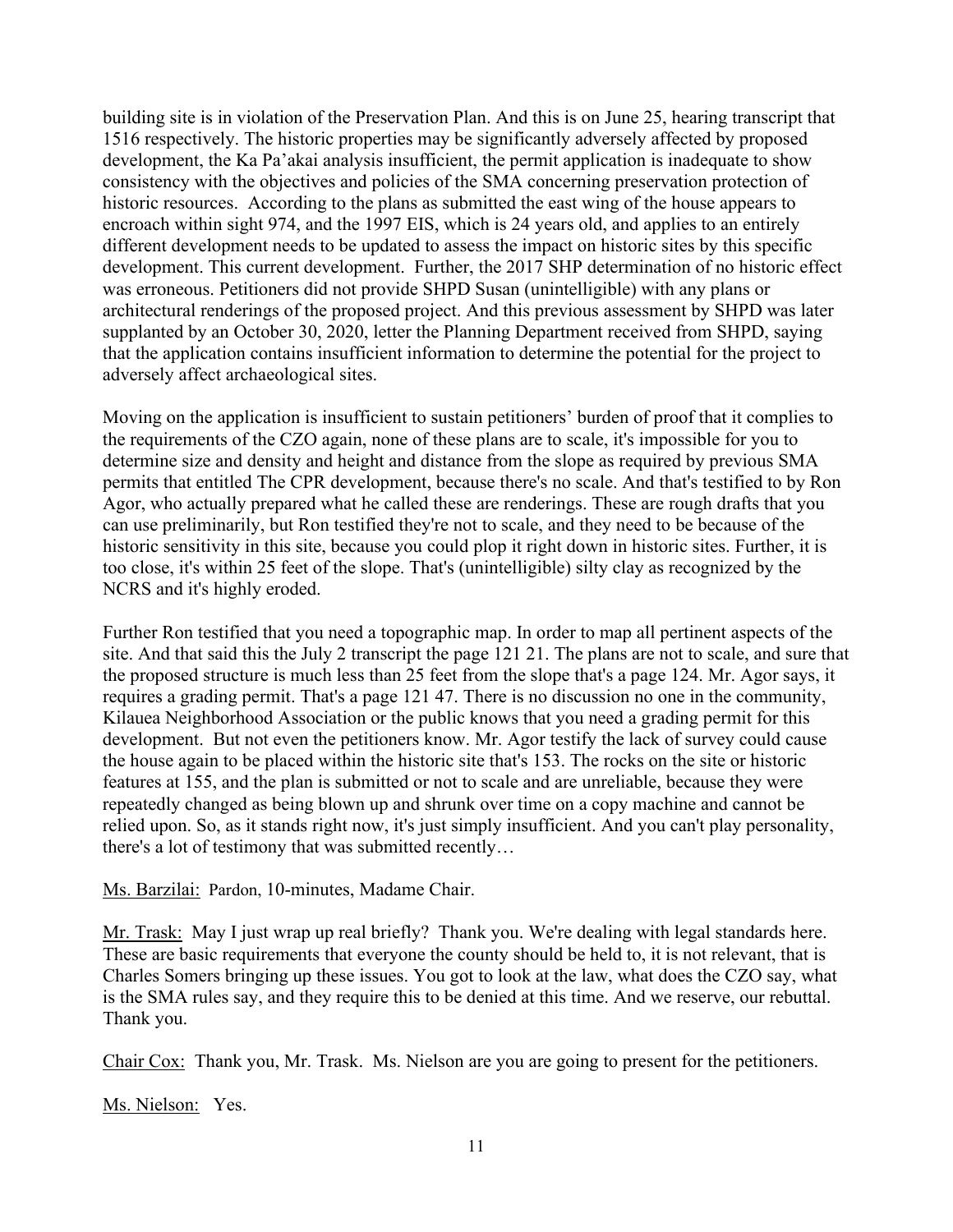### Chair Cox: Okay.

Ms. Nielson: So, you know David is in a different location than I, so he may want to interject or say his piece, after I'm done. Dave, and I have no desire to relive the past 24 months. So, we hope to make this brief. We chose to undergo the daunting task of completing the planning application without hiring professional or legal representation. Some might say that choices, naive, or possibly even stupid, but we want you to sincerely know the reason why that we made that decision. Dave and I feel that by doing the work we are simple ownership of this land is transformed to stewardship. It is in becoming steward's that we apply our experience our knowledge to the everyday decisions that we will be faced with when managing this special property on Kauai. It's only when we embrace and attempt to understand what the state of Hawaii, the County of Kauai, and the town of Kilauea are faced with can we become a part of a bigger solution, albeit small, but nonetheless that part of that solution.

For these reasons Dave and I undertook this very unfamiliar task, something we've never done before. And while on this path we made many, many, many friends, and we found a few enemies, and I bet you can guess who they are. But what we have gained as the experience, knowledge and perspectives beyond our personal Vantage. Last week people called David and I to remind us that this process is more than an application to get permission to build a home. The planning application process for us, our process has been about building community, and about bringing people together. So, we are consciously aware of how building projects impact neighborhoods. The Kilauea Neighborhood Association supports the application, their support was publicly reaffirmed following the conclusion of the Contested Case Hearing. I went to them and asked if we needed to represent, and I was told no, that their support does not have a deadline, and they have all the information they need to support us, there have been multiple opportunities for public testimony to express opposition and yet Mr. Somers alone, objects to the proposed development. Mr. Trask a assured us during the Contested Case Hearing that would change, he repeatedly claimed that are comparatively modest build would interfere with his ability to hike, to fish, to swim, on his palatial estate during his occasional visit to Kauai.

Our planning application was submitted May 2019, and yes, we did work closely with the Planning Department, I would think you guys would embrace that. It was accepted complete September 2019, and with proof of appropriate public node is given by the Department and us. We were granted a spot on the Planning Commission public hearing agenda, October 22, 2019. Intervention was granted despite the fact, that we were not given appropriate notice and intervene admitted that the application has not even been read, prior to being granted intervene or status. In fact, intervener to try to subpoena the county for what was public record some four months after the scheduled hearing. These details along with every jot and tittle of the approximate 228-page application were reviewed for nine grueling days that expanded, many, many months. David and I had resolved at the prehearing meeting in February 2020, that he and I would accept the hearings, the Hearing Officer's Findings and that we would adhere to his recommendations, even for we had an opportunity to present our evidence. We tried very hard to view the lengthy legal process is an opportunity to gain knowledge.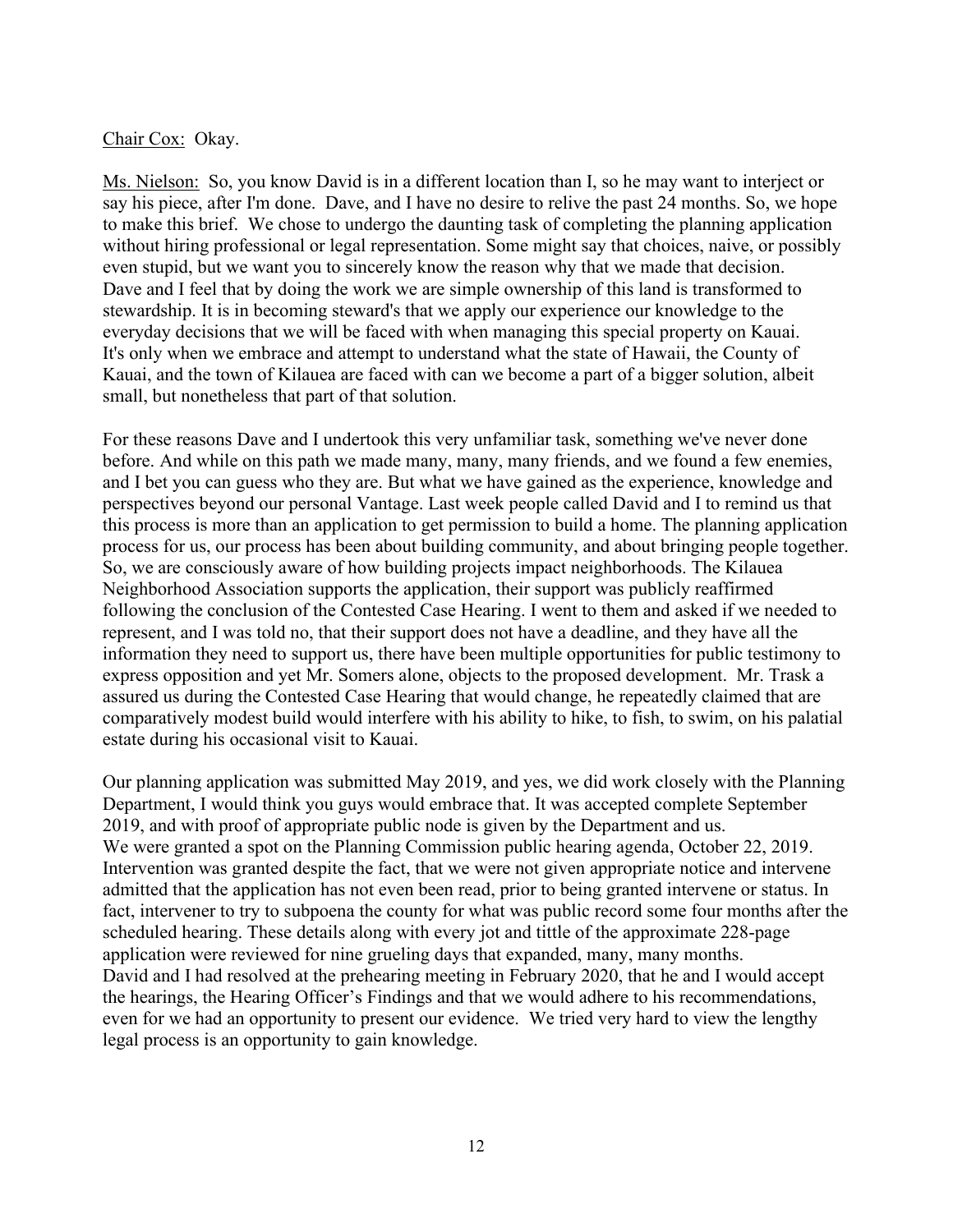So here we are. Some 24 months later, and although Dave and I don't completely agree with all the findings from Hearing Officer Kimura, we agree with his recommendation to provide the requested information so this Commission can ultimately approve the application for SMA use permit, use permit, and class IV zoning permit for our proposed project that we received the hearings officers report and recommendation on August 24, 2021. He, where he advised that the petitioners provide the Planning Department with revised application addressing alleged deficiencies, Dave and I will work to address those alleged deficiencies as recommended by Mr. Kimura. And we will resubmit the rescheduling fees as recommended by Mr. Kimura, and we will provide SHPD a copy of the revised application to confirm that their findings in 2017, their determination, that our proposed project has no effect on significant historic sites, still holds true.

Dave and I will work with community members and seek guidance with the assistance from Dawn Chang to complete our Ka Pa'akai analysis. It's David's in my position as petitioners that our application was deemed complete by the Planning Department in 2019. Appropriate notice was given, and intervener status should not have been granted to someone who never even read it. However, the information requested by the Hearing Officer is valuable and will help to clarify any alleged deficiencies. Therefore, the petitioners agree to an open-ended deferment that will allow us time to gather, organize, and include the information requested and Mr. Kimura's recommendations to the application. This will allow time for revised Director's Report on the newly included information and allow time to reschedule to a future Planning Commission meeting for permanent approval, while following the standard protocol timelines of 60 days from the filing. We don't have any interest of rehash in those details, the shotgun that Mr. Trask is attempting to bring up. We've hashed those details and there's no need to go through them again. Thank you.

Chair Cox: Thank you very much. I apologize, because I originally said the order was going to have the Planning Department before you, Valerie, and I apologize. You jumped right in when I asked you. I know we're still within time, did David want to add anything?

Ms. Barzilai: Madam Chair, we have 2-minutes 35 seconds remaining.

Chair Cox: Okay, thank you. David Kells, would you like to add anything?

Ms. Nielson: I don't think he knows how to unmute himself.

Chair Cox: Okay.

Ms. Nielson: He just he just texted me said, "no" but thank you.

Chair Cox: Okay. Thank you. Okay, so we will now move on to the Planning Department.

Deputy County Attorney Chris Donahoe: Thank you, Commissioner. Again, for the record Deputy County Attorney Chris Donahoe, representing for Planning Department. As previously stated in the Submission of September 7, 2020, the Planning Department is in support of the adoption of the Hearing Officer's Report and recommendations in full the Contested Case received on August 24, 2021, as was set forth in our submission. It's the position of the respondent Planning Department that pursuant to RPPC RP PPC 1-6-17, be there was a preponderance of the evidence presented over the course of multiple Contested Case Hearings, as well as necessary statutory and case law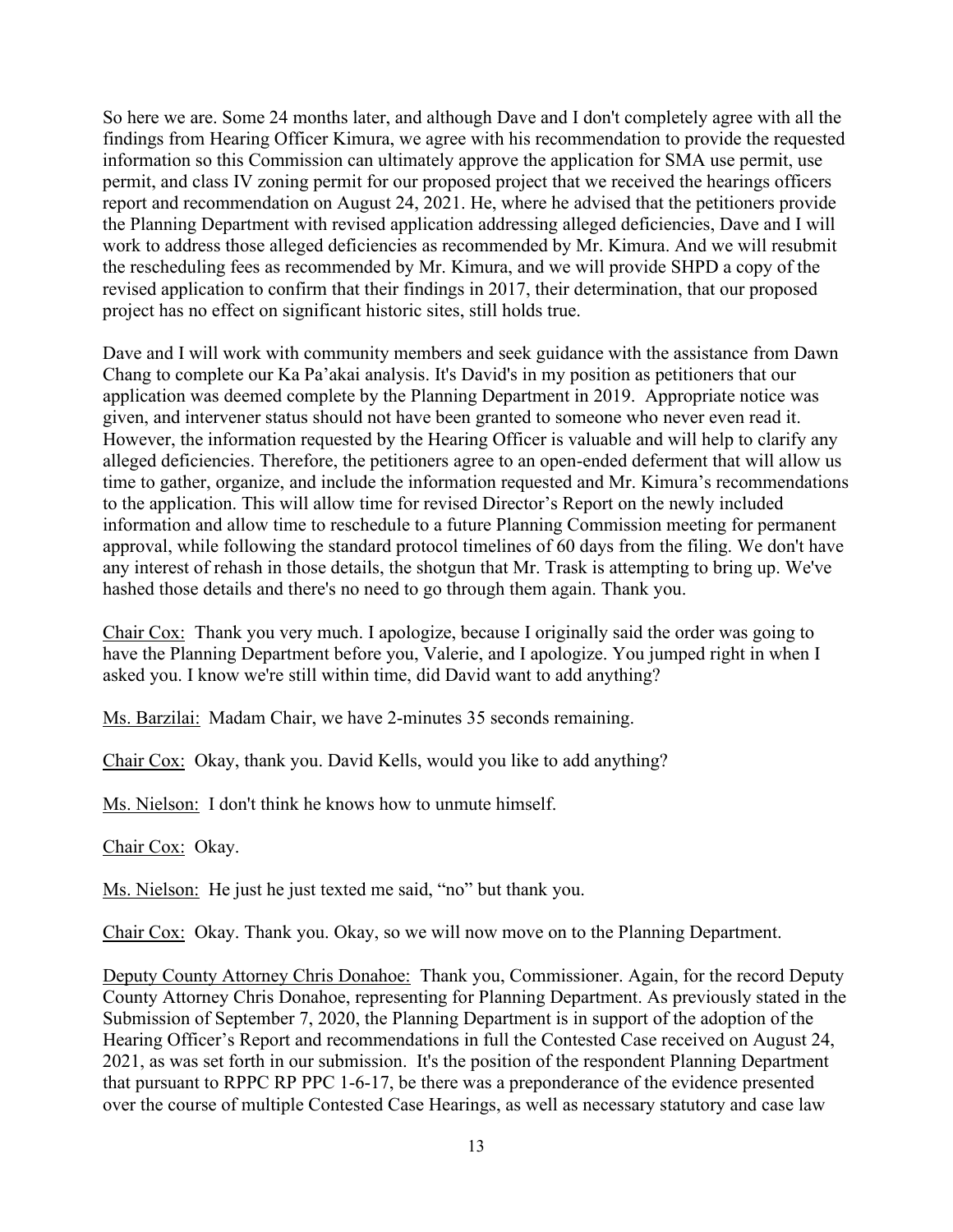authority to properly support not only the determination of the Directors Report, as well as properly support the Hearing Officer's report and recommendations of the Contest Cases that were received on August 24, 2021.

And the for the benefit of time, I'm not going to reiterate the evidence and arguments that were laid out by the Planning Department in its submission of September 17, 2021, as I'm certain the Commission has reviewed all the pleadings. Which were extensive, and I understand that, and I appreciate the Commission taking the time to review the, the, all the evidence in this case, I'm given that there's a preponderance of the evidence, given that the statutory case law authority. The Plan Department respectfully request the Planning Commission to adopt in full, the Hearing Officer's Report and recommendation, in August, that was received August 24, 2021. With that said, if the Planning Commission adopts the Hearing Officer's Report and recommendations. I like to bring to the Commission's attention, two separate issues, and I'll be brief. One is, involving the timelines, that may be affected. Should the Hearing Officer's Report and Recommendations, be adopted. First, Pursuant to KCC Section 8- 3.1(f), regarding Class IV Zoning Permits, 8- 3.1(f)(3) states within 60 days after the filing of a completed application. The Planning Director shall prepare a report that indicates the reason supporting the issuance with conditions or denial of the application. KCC Section 8- 3.1(f)(4) states within 60 days after the receipt of the Plan Director's Report or within such longer period as may be agreed by the applicant, the Planning Commission shall hold at least one public hearing on the application in issue the permit with without the conditions or deny the permit.

And then second, SMA Rule 10 states, that the Planning Commission shall act by majority vote of its total membership upon an application within 60 calendar days after the conclusion of the hearing, except in cases of emergency, or in cases where the Planning Commission requires further information or find that issues require further classification, or we're an extension of time, has been agreed to by the applicant. Therefore, the Hearing Officer's Reporting and Recommendations are adopted by the Planning Commission. It's, it's our position that petitioners would have to waive any timeline set forth by both KCC Section 8- 3.1(f) and SMA Rule 10. It's my understanding that the petitioners would be willing to wait these timelines, but it would be requested that the Plan Department can confirm this for the petitioners.

Second, if the petitioners waive the timelines, and the Planning Commission does have authority to adopt the Report and Recommendations in full, so that that additional information requested by the Hearing Officer can be provided. And the authority is found in RPPC 1-6- 19-8-2, regarding Commission action for post agency hearing procedures, which states, upon filing of the exceptions and support documents as was the case here, the Commission may under little I little I little I, reopen the docket and take further evidence for may take such other disposition of the case that is necessary under the circumstances. So, for those reasons, the Planning Department supports the adoption the Hearing Officer's Recommendation received in full by this Commission, and the Planning Department will reserve any remaining time for them. Thank you, Commission.

Chair Cox: Thank you. Hearing the arguments, I think we're now ready to go to the rebuttal and we'll take the same order we did before, so, Mr. Trask.

Mr. Trask: Thank you, Honorable Chair. In regard to the arguments by petitioners. First, these are adversarial proceedings, there's no enemies made here, it's that's unfortunate to say it that way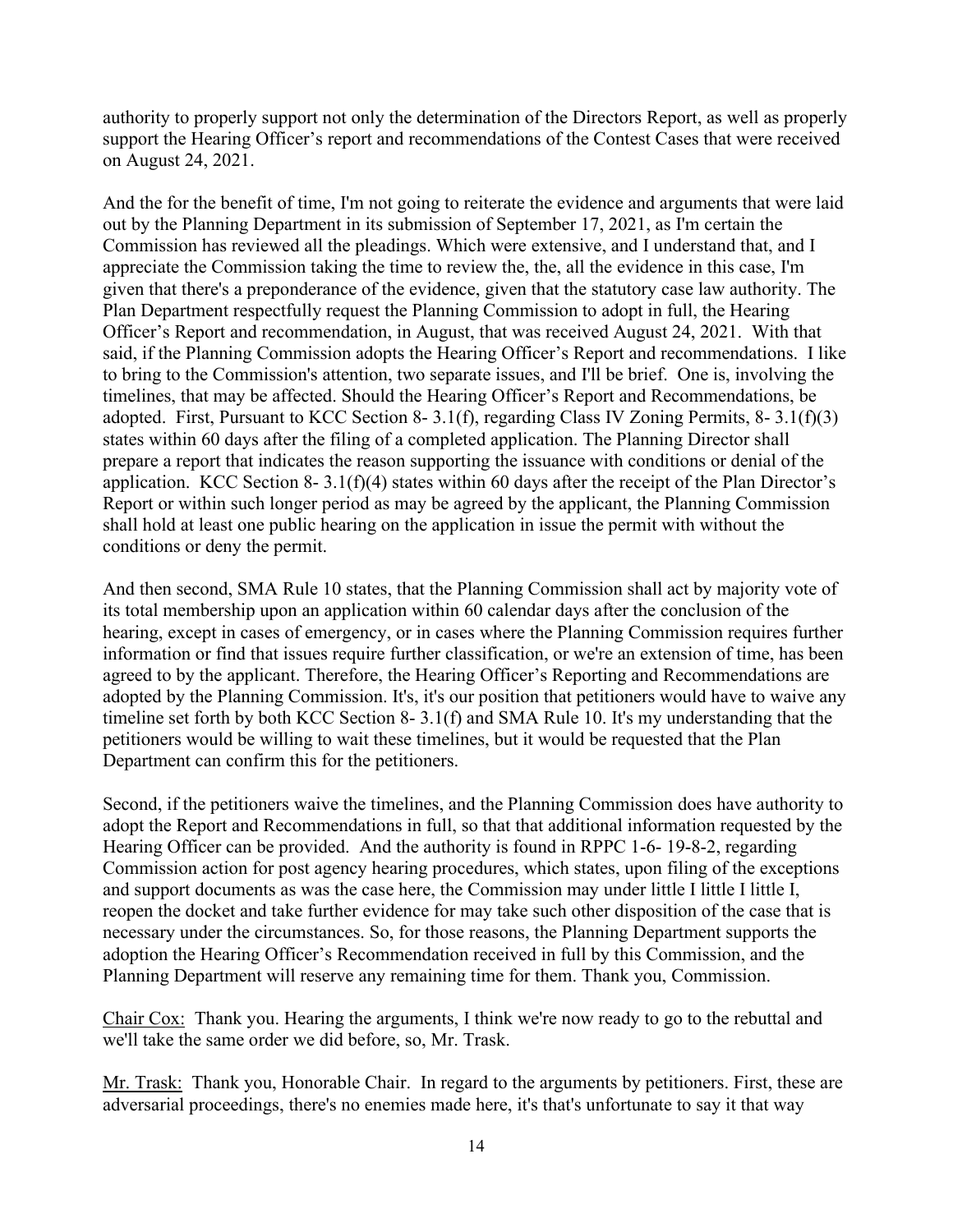because people are just advocating their interests in this in this proceeding. However, it is telling that applicants said they chose to undergo this process themselves, not to hire any professional legal help. Now that's partially true, they did do this hearing themselves, but they did Hire Ron Agor first. And if you look at the facts and evidence that the hearing, Ron Agor was effectively fired, they agreed amicably to split, but Ron was let go. Because of his insistence on items that would comprise a complete application. Specifically, scaled plans, a survey of the building site, so you can understand the location of the of the proposed development, regarding the historic sites, and updated Historical study, and archeological study, because of his knowledge of this historic sites. See Ron did the plan for the previous development for another landowner over here, he knew that this was a sensitive area, and it was in assistance, and the delay afforded to that insistence that cause petitioners to fire him. So, there was help, but again, this goes back to the first argument. This is not about the personalities; this is about the law.

The SMA policy is clear when managing development, the commission must use implement and enforce existing law effectively to the maximum extent possible and managing present and future coastal zone development. If you look at the KNA letter, 2 KNA members said voted against this, because they said the SMA so sensitive shouldn't be developed. If you look at this Dale Cua's testimony, he says, Appendix 10 which is the KNA a letter. He testified the letters to the neighbors does not reflect the description of the development in the application, that's June 24, transcript page 70-73. Dale testified that the presentation to the KNA by the petitioners, was incorrect and inconsistent with the application that's June 24 transcript, 74 and 76. That's just the fact. Mr. Donahoe is right. Upon the submission of a complete application, you proceed the public hearing, the application is incomplete. That's it. It's not sufficient, though.

People can denigrate Somer's and people have denigrated me personally, but that's not relevant, I would hope these arguments in any other circumstance. With regards to the presence of sensitive historic sites, including Two (2) burials recognized by the Burial Council would be enough for this Commission in any situation, including those involving Somer's and myself personally, to deny it application and simply require resubmittal. And the reason why that's so important is because procedurally, it gets bogged down. I'm sure Mr. Nielsen talked to some people on KNA, but they don't know, they weren't there at the Contest the Case Hearing. They don't know this evidence. They don't know Dale's testimony; they don't know Ron's testimony. I mean if you look at the application itself dependency (Unintelligible).

Ms. Barzilai: Madame Chair, three minutes.

Mr. Trask: Thank you very much. And just in closing. Again, the appropriate thing is to deny this application because it's just simply insufficient under the law. thank you so much.

Chair Cox: Thank you, Mr. Trask. Ms. Nielsen, your return.

Ms. Nielson: My position, again, David's and my position, again, is all this was hashed and rehashed at nauseum with Mr. Kimura. When I presented to the association the second time, I expressed to them, the concerns that Somer's brought up about the size and things like that. And the reality is the reason, the primary reason there was a change, is because of recommendations that came out of the KNA a meeting. They had looked at our original design, and said that you know, some things need to change, and we made those modifications. And so that's why the presentation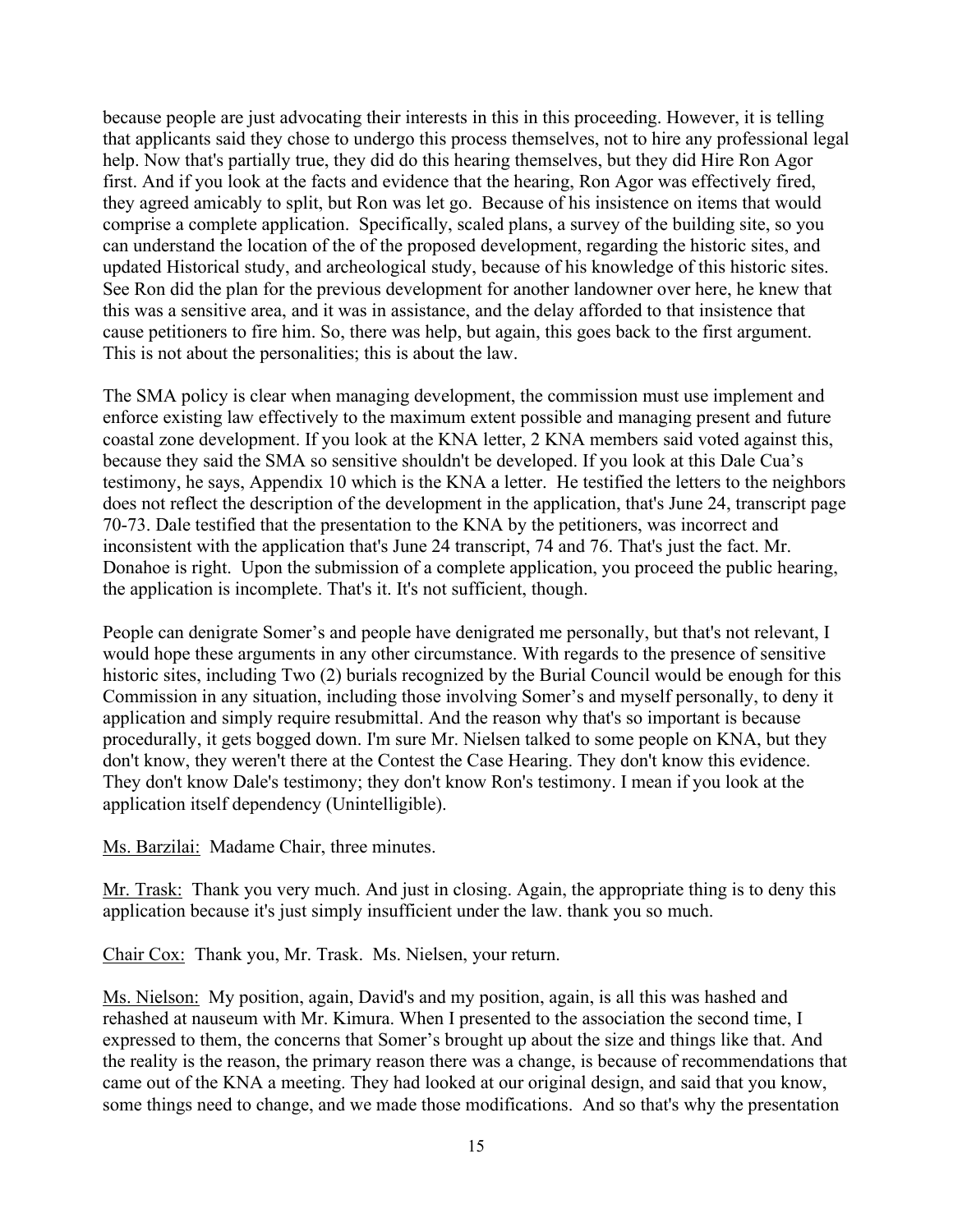from the KNA to what was actually completed in the application, there is a difference. But what didn't change is, we aren't building a private mansion. We are building a very modest home on a reasonable parcel of land in the same footprint that was previously approved by the Planning Department. I think if we're given the opportunity to hear from SHPD, we are in the process of right now, of getting a, an additional field survey, working with engineers and archaeologists, I'm in the process of contacting local native cultural practitioners so we can understand from their perspective, what can we do to understand if there is an impact. So, Dave and I are working diligently from our heart. No, we're not as familiar with the law, as Mr. Trask is, but we're not taking this necessarily from a solely legal perspective we're taking it from the perspective of being a part of a community and understanding and participating in that community. I understand, we have rights we have a right to build on our land, we have a right to make good use of that, but we also have an obligation to be to be good citizens, and that's what we're trying to do. And I would think that the Commission Members would jump with joy that you have two committed, community members who've done this legwork and gone to such efforts to understand and apply the rules and regulations. So, I don't want to rehash those, and be bogged down with legal jargon that Mr. Trask is throwing at us. The bottom line is our application was complete. It's not perfect, but neither am I. And neither is anybody else. Am I willing to get it closer to perfect? Absolutely. We don't want this applicant application to be approved, because of some loophole, like we weren't given appropriate notice but that was a loophole. We want it to be approved because you guys have confidence that David I will comply and follow the rules and regulations as they, as they are written.

Ms. Barzilai: Excuse me. Madam Chair, three minutes.

Ms. Nielson: I'm done. Thank you.

Chair Cox: Thank you. And now, Planning Department, three minutes.

Mr. Donahoe: Thank you, Commission. The application that was submitted was deemed complete by the Planning Department. It's normal for additional information, and that's what's being requested here, additional information to that completed application by the Hearing Officer. And as case law says ordinarily difference will be given the decisions of administrative agencies, acting within the realm of their expertise. The Director's Report should be given deference, and the decision of Planning Commission should be given difference because analysis of permit applications and approval permits is within its realm of expertise. Therefore, again, that's more support for the adoption of the Hearing Officer's Recommendation and Report, in this case, and nothing further. Thank you.

Chair Cox: Thank you. Before I open it up, thank you for all of you, for your oral testimony. I'm going to open it up to questions from the Commissioners in just a second, but first, I want to clarify one thing with you miss Nielson, and that's that you and Mr. Kells do waive the timelines, as stated as necessary from the Planning Department.

### Ms. Nielson: Yes.

Chair Cox: Thank you. We just needed that on record because we won't have time to consider it unless those are waived Thank you very much. Okay, so Commissioners any, questions, any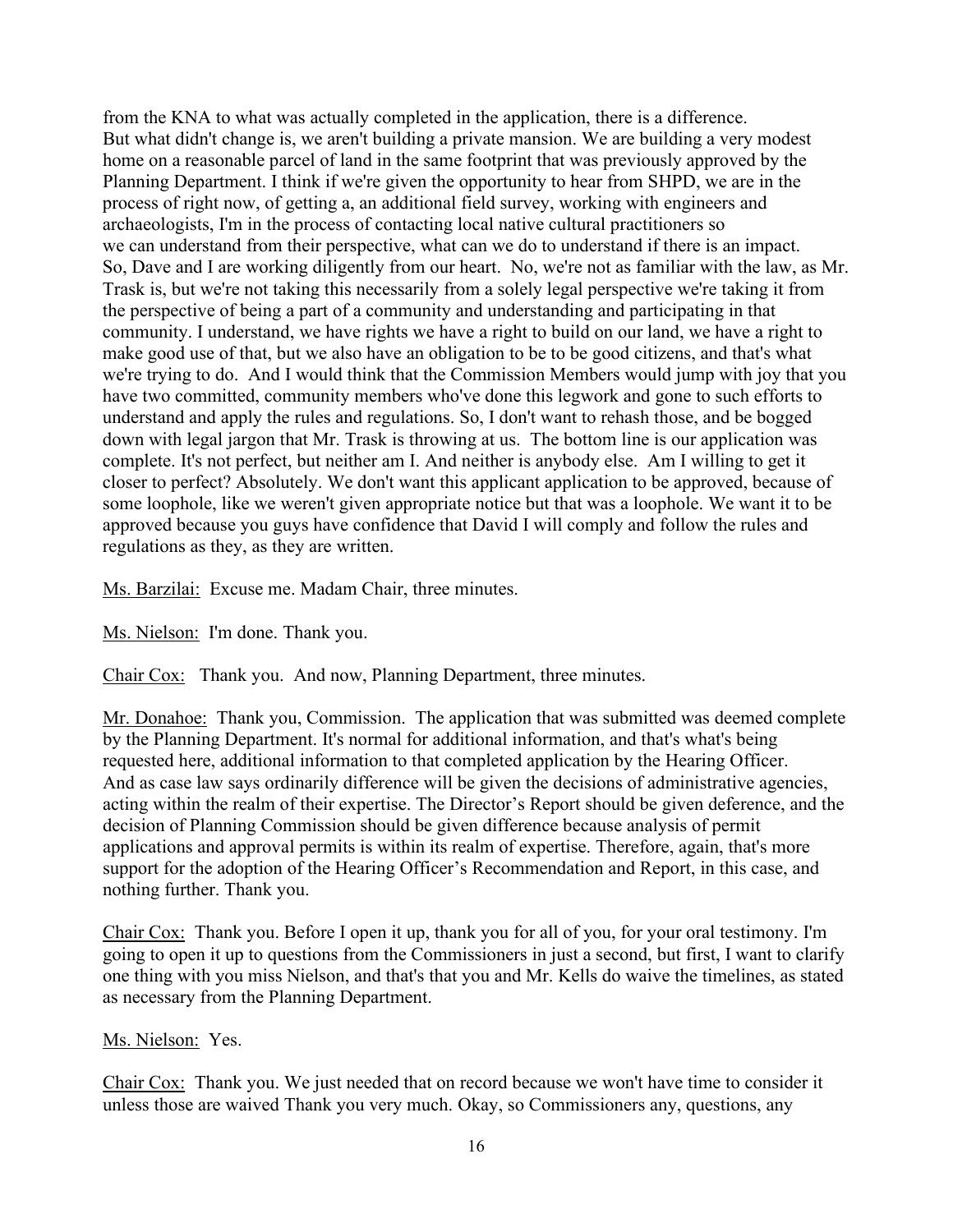discussion. And at this point, your questions should be related to the content of the Hearing Officer's report and the party's arguments.

Mr. Ako: Chair Cox, I have a question.

Chair Cox: Yes?

Mr. Ako: This is Gerald Ako. I noticed in the documents that both have said, we talked about the preponderance of evidence in there. But going back before that. I think what I was kind of trying to figure out is that does one party have a burden of proof in the hearing itself? That would be applicant, or?

Chair Cox: I believe that's a Laura question.

Ms. Barzilai: Madam Chair, I think, what would be most productive is for Commission Ako to direct his question to one of the attorneys. If he could please direct it either to the Department or to Mr. Trask.

Mr. Ako: I think that being the case, I think go directly to attorney Donahoe whether the applicant had the burden of proof in hearing case.

Mr. Donahoe: Yes, Commissioner Ako, Thank you. The applicant would have the burden of proof during the course of the Contestant Case hearing. And that is under 167. Yeah, sorry.

Mr. Ako: Yes, I guess now, that the hearing is over, the recommendation that has come forward yeah, an oral argument has been placed on the table to examine again. I guess both positions as well as the Hearings Officer's Recommendation. I guess I would have address this to Mr. Trask, as the burden of proof, their burden of proof in this oral argument here. Or does it still remain with the applicant.

Mr. Trask: Yes, Honorable Commissioner Ako. Yes, so the rule is clear, under 1-6-17(b) the party initiated the commission considerations in this case the applicant, shall have the burden of proof, including the burden of producing evidence, as well as a burden of persuasion. And the degree of quantum approve shall be a preponderance of evidence so that's more likely than not, and that's why it's so important. They shoulder everything. It's if they choose to proceed a certain way that's their choice, if they choose certain exhibits that's their choice, if they choose not to have scale plans that's their choice. That's their burden, it's just like a criminal case, you can sit there and say nothing and walk because it's the prosecution. So, in this case it is, and it you know and not to be course or anything like that, but you make your bed you lie in it. And that's, that's the issue.

Mr. Ako: Oh, are you referring to the hearing itself, or does that burden also transfer over to, I guess, while we make oral arguments here?

Mr. Trask: Well, it transfers over because the Hearing's Officer is a delegated person to hear it, but you have to approve it. You have to be persuaded; you have to be satisfied. And this is important. You know, the authority of the SMA is the Commission, it's not the Department, the Department is your administrative helper, you make the decision you have to know. And that's why this is so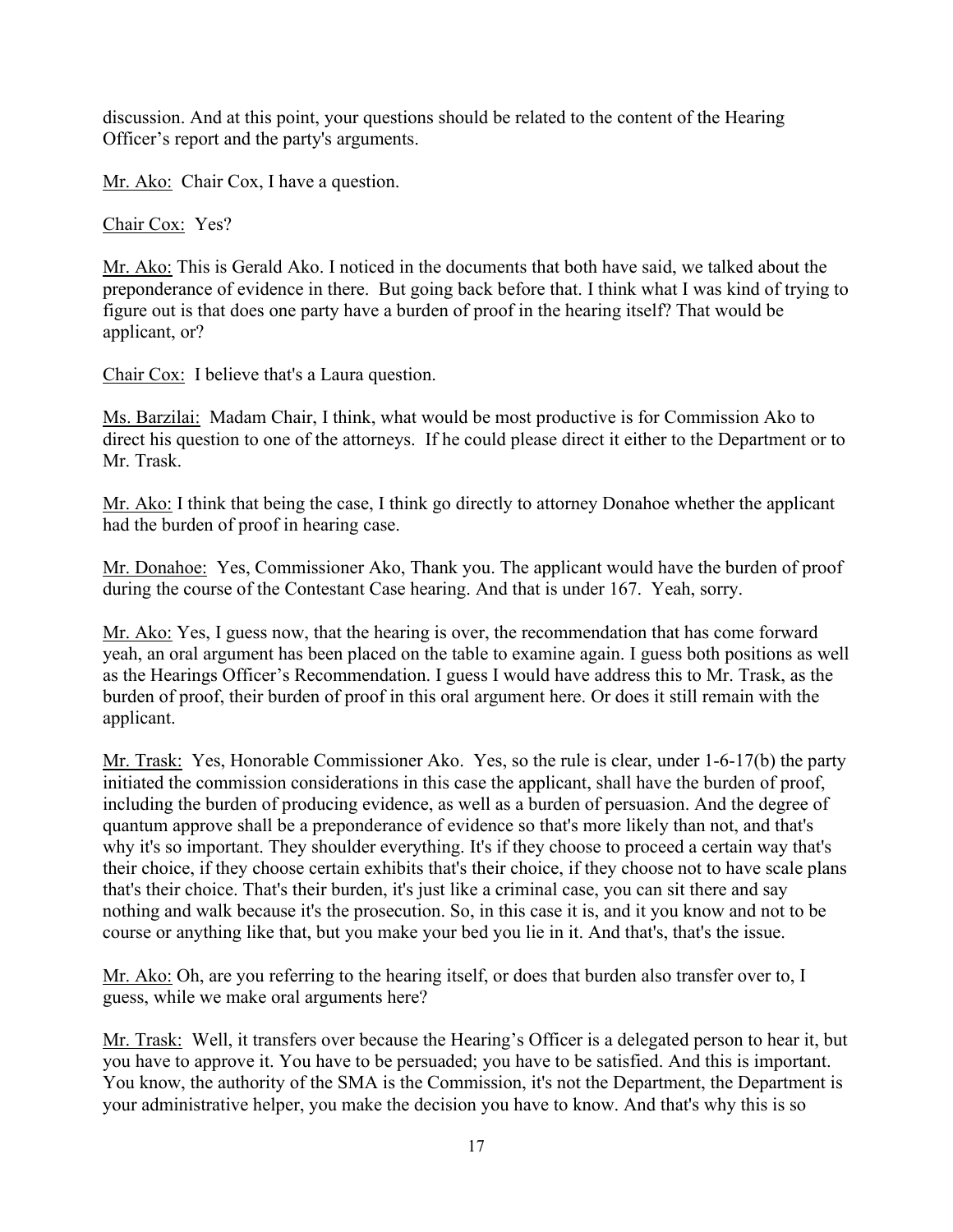important to argue today and bring up these issues because it's you know what else.

Mr. Ako: Thank you.

Chair Cox: I'm wondering if the Commission would feel it appropriate to move into an executive session?

Mr. Ako: Chair Cox, I would move to an executive session.

Chair Cox: Okay. Pursuant to Hawaii Revised Statutes section 92-4 and 92-5(a)(4) for the purpose of this executive session is to consult with the County's legal counsel on questions, issues, status and procedural matters. This consultation involves consideration of the powers, duties, privileges, immunities and/or liabilities of the Commission and the County as they relate to the matter of Hearing Officer's Report and Recommendation of Contested Case CC-2022, Valerie M. Nielson and David and Kells, concerning Special Management Area Use Permit SMA-2020-1, Class IV Zoning Permits Z IV-2023, and Use Permit U-2023-3, for the construction of a Farm Dwelling Unit within Lot 7 of the Kahili Makai Subdivision in Kilauea, involving a parcel situated at the terminus of the Kahaili Makai Street and immediately adjacent Property Identified as 4316-Z, Kahili Makai Road Tax Max Key: (4) 5-2-001:007 Unit E, and affecting a portion of a larger personal approx. 27.56 acres in size.

We have a motion. Do we have a second to move into executive session?

Ms. Nogami-Streufert: I second.

Chair Cox: Okay, I believe, at this point I'm the one who has to take the roll call. So, Commissioner Ako?

Mr. Ako: Aye.

Chair Cox: Commissioner Chiba?

Mr. Chiba: Aye.

Chair Cox: Commissioner DeGracia?

Mr. DeGracia: Aye.

Chair Cox: Commissioner Otsuka?

Ms. Otsuka: Aye.

Chair Cox: Commissioner Streufert?

Ms. Streufert: Aye.

Chair Cox: And me. Yes, aye. It's unanimous, Motion Passes, 6:0. Therefore we will go into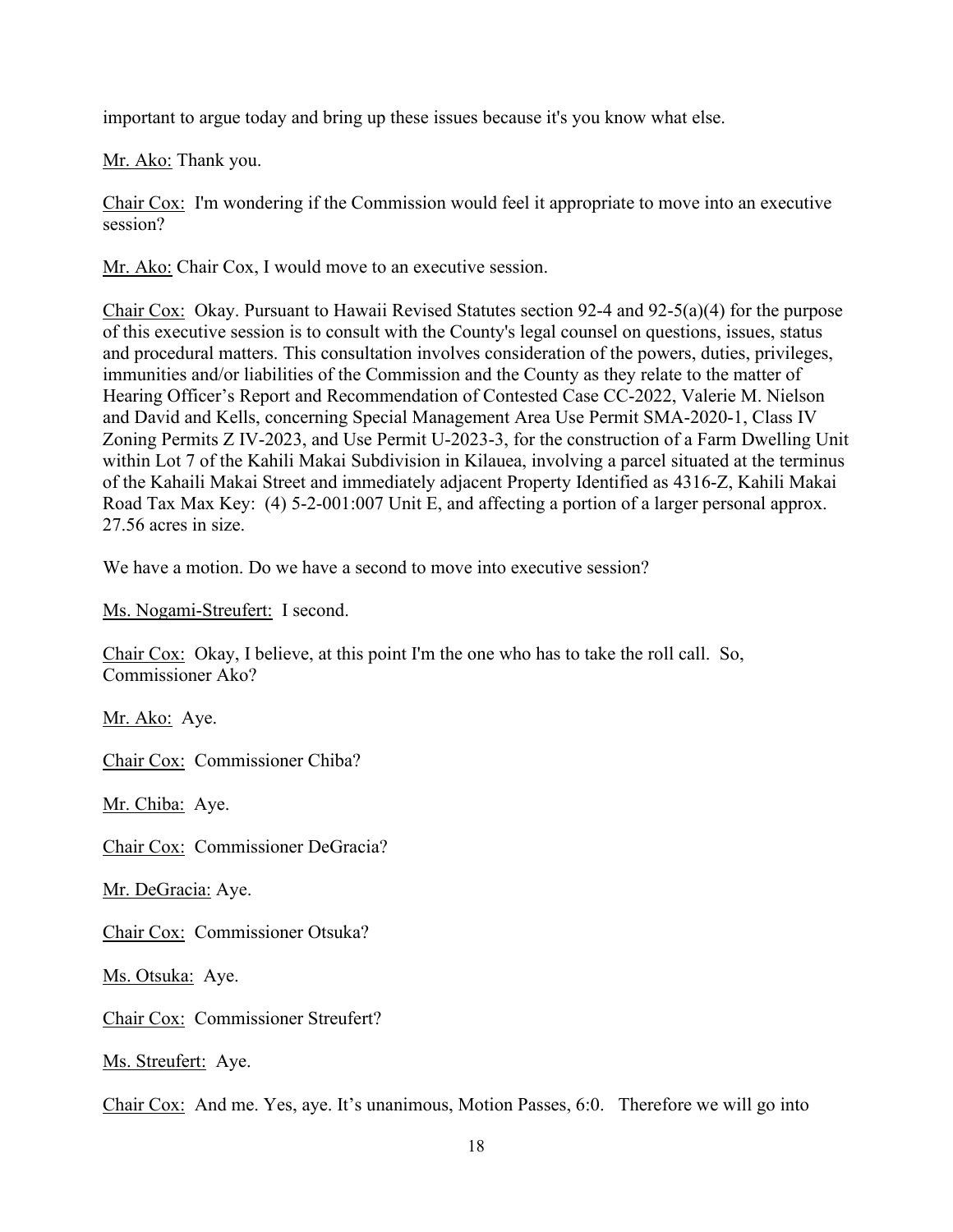executive session probably for about 30-minutes. That means Commissioners, you will go off this place and go on to our Teams Executive Session. Laura, do you have anything to say before we do this?

Ms. Barzilai: Yes, Madame Chair. Can you just briefly clarify the purpose of the executive session just beyond the notice you just read. Very simply clarify the purpose.

Chair Cox: Beyond what I just read? It's to consider the Contested Case Hearings Officers Report and Recommendations.

Ms. Barzilai: Thank you for your clarification.

Chair Cox: So, we will leave now, we think it will be about 30-minutes and return. Thank you for your patience.

 The Commission moved into Executive Session at 9:56 a.m. The Commission returned to Open Session at 10:45 a.m.

Chair Cox: Call the meeting back to order after Executive Session. Laura, I believe we are all here. Could you take roll call so that we can begin the meeting.

Ms. Barzilai: Yes, of course, Madam Chair. Yes, I can take roll. Commissioner Ako?

Mr. Ako: Here and by myself.

Ms. Barzilai: Commissioner Chiba?

Mr. Chiba: Here and by myself.

Ms. Barzilai: Commissioner DeGracia? Commissioner DeGracia?

Mr. DeGracia: Can you hear me?

Ms. Barzilai: Yes, I do.

Mr. DeGracia: Here and by myself.

Ms. Barzilai: Thank you. Commissioner Otsuka?

Ms. Otsuka: Here and I'm by myself.

Ms. Barzilai: Commissioner Streufert?

Ms. Nogami-Streufert: Here and by myself.

Ms. Barzilai: Chair Cox?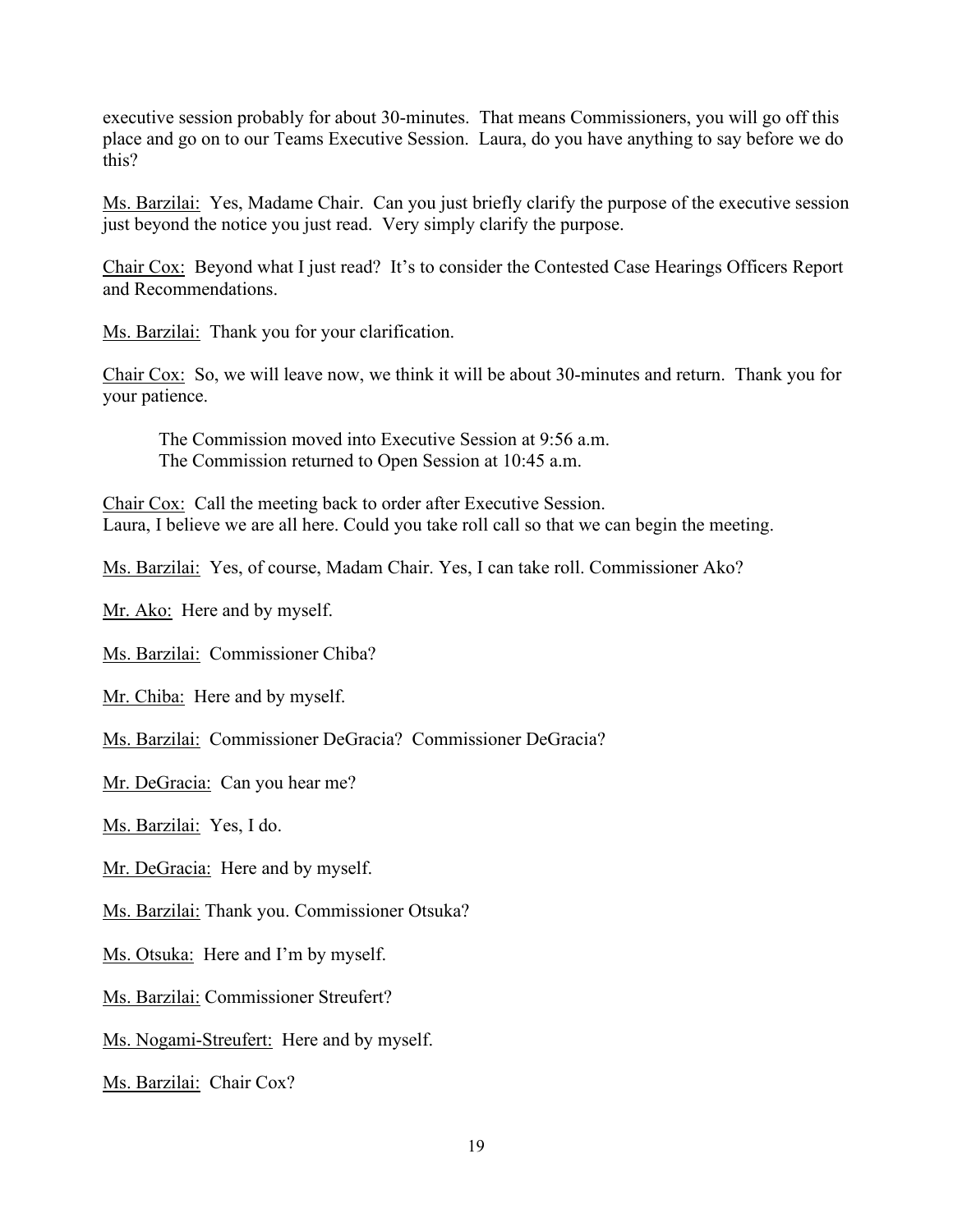Chair Cox: Here and still with my dog.

Ms. Barzilai: All present Madam Chair, you have a quorum. Six Present. You may proceed.

Chair Cox: Okay, are there any questions that the Commissioners have?

Ms. Nogami-Streufert: Yes, if I could.

Chair Cox: Go ahead.

Ms. Nogami-Streufert: I would like to ask the petitioners Valerie Nielsen and David Kells, are they on?

Chair Cox: Yes, they are.

Ms. Nogami-Streufert: I believe you are in receipt of the Hearing Officer's Report, as well as Recommendations, and in his decision in order, he's got three recommendations four, which talks about providing a revised application addressing deficiencies, or alleged deficiencies. (Unintelligible) for the SHPD, as well as the Conditions that were part of the Planning Commission approval from the earlier application. Are you willing to, or do you accept these Conditions, and Recommendations?

Ms. Nielson: Yes.

Ms. Nogami-Streufert: Okay. Thank you. That's what I needed to know.

Chair Cox: Thank you. Any other questions? Okay. Hearing none, we have now considered the record and the argument of the parties as well as the Hearing Officer's Report. So, I would entertain a motion to either adopt, reverse, or modify the Hearing Officer's Recommendation or Report and Recommendations.

Ms. Nogami-Streufert: Right, I move to accept the Hearing Officer's Report and Recommendation of Contested Case. CC-2020-2, Special Management Area Use Permit SMA(U)-2020-1, Class IV Zoning Permit Z-IV-2020-3, Use Permit U-2020-3, on TMK (4) 5-2-001:007 Unit E.

Ms. Otsuka: I second.

Chair Cox: We have a motion and a second. Any further discussion. I believe we're ready for a vote. Laura, can you do a roll call vote please.

Ms. Barzilai: Yes, Madam Chair. Commissioner Ako?

Mr. Ako: Aye.

Ms. Barzilai: Commissioner Chiba?

Mr. Chiba: Aye.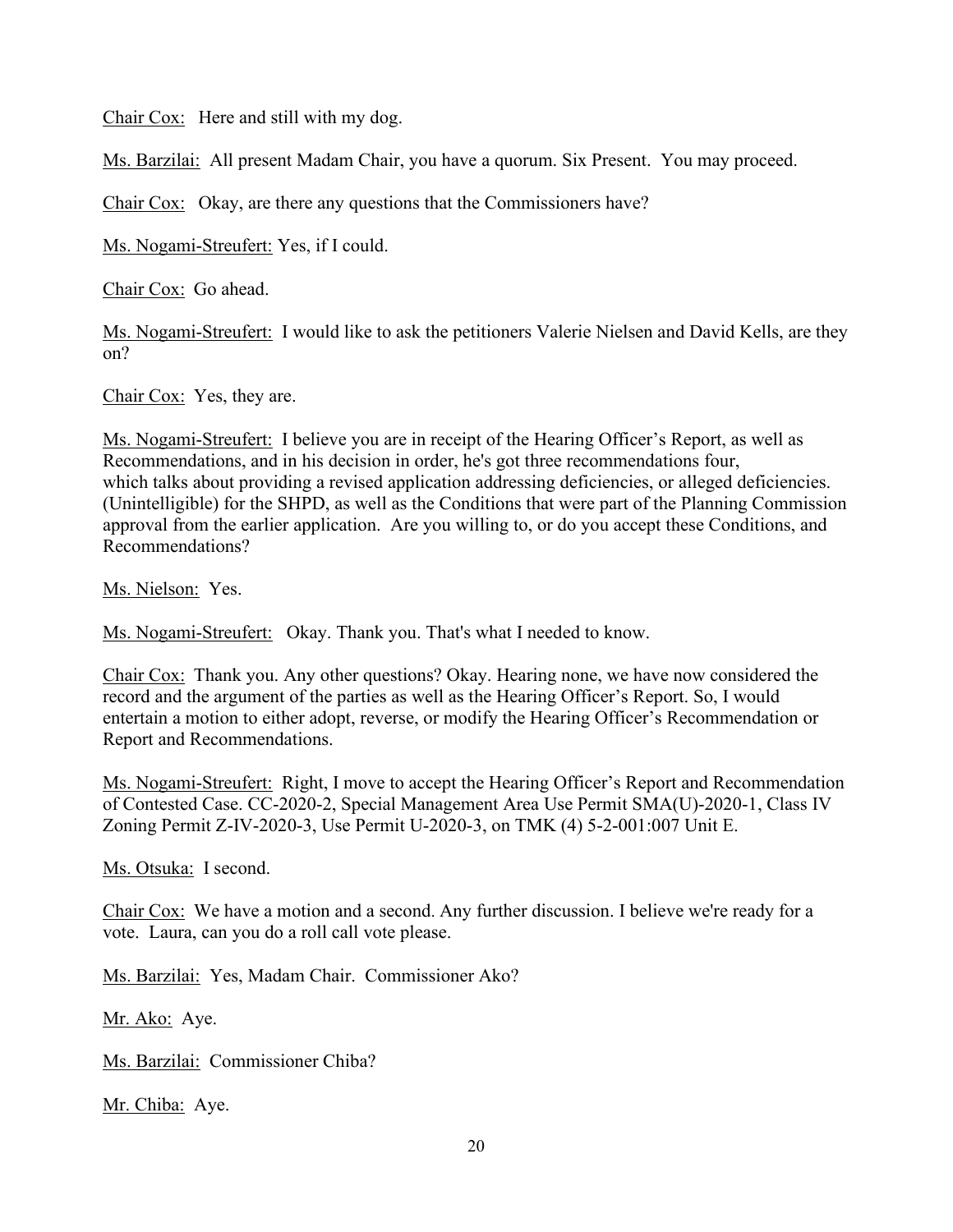Ms. Barzilai: Commissioner DeGracia?

Mr. DeGracia: Aye.

Ms. Barzilai: Thank you. Commissioner Otsuka?

Ms. Otsuka: Aye.

Ms. Barzilai: Commissioner Streufert?

Ms. Nogami-Streufert: Aye.

Ms. Barzilai: Chair Cox?

Chair Cox: Aye.

Ms. Barzilai: Six Ayes, Madam Chair, Motion Passes 6:0.

Chair Cox: Thank you. And just as a reminder to all of us that the deferral of the Agency Hearing has been approved as an open-ended deferral. And so, these, it will return to the Commissioners agenda after the requested materials are submitted and proper notice and publication is completed.

Mr. Trask: Thank you, Chair. For the record, Mauna Kea Trask. I just want to clarify that given the open deferral; interveners are still parties to this proceeding as it goes forward. So, we were entitled to notice and participate and be present at the agency here. Am I correct? We believe that's correct under the Planning Commission Rules.

Chair Cox: I believe that is correct. Laura, can you clarify.

Ms. Barzilai: Yes, Madam Chair, the intervener maintains their status because this is a Continued Agency Hearing.

Mr. Trask: Thank you so much for the clarification appreciate.

Chair Cox: Thank you. So, we now need a motion to close the Unfinished Business so that we can move on in the agenda. Is there such emotion?

Ms. Otsuka: I motion to close Unfinished Business.

Ms. Nogami-Streufert: I Second.

Chair Cox: All those in favor? Do we need a roll call for this, Laura?

Ms. Barzilai: I think a voice vote would be fine, Madame.

Chair Cox: All those in favor say aye. Aye. (Unanimous voice vote) Aye. All those opposed. Hearing none. Thank you. Motion carried 6:0. Thank you very much for everyone's patience and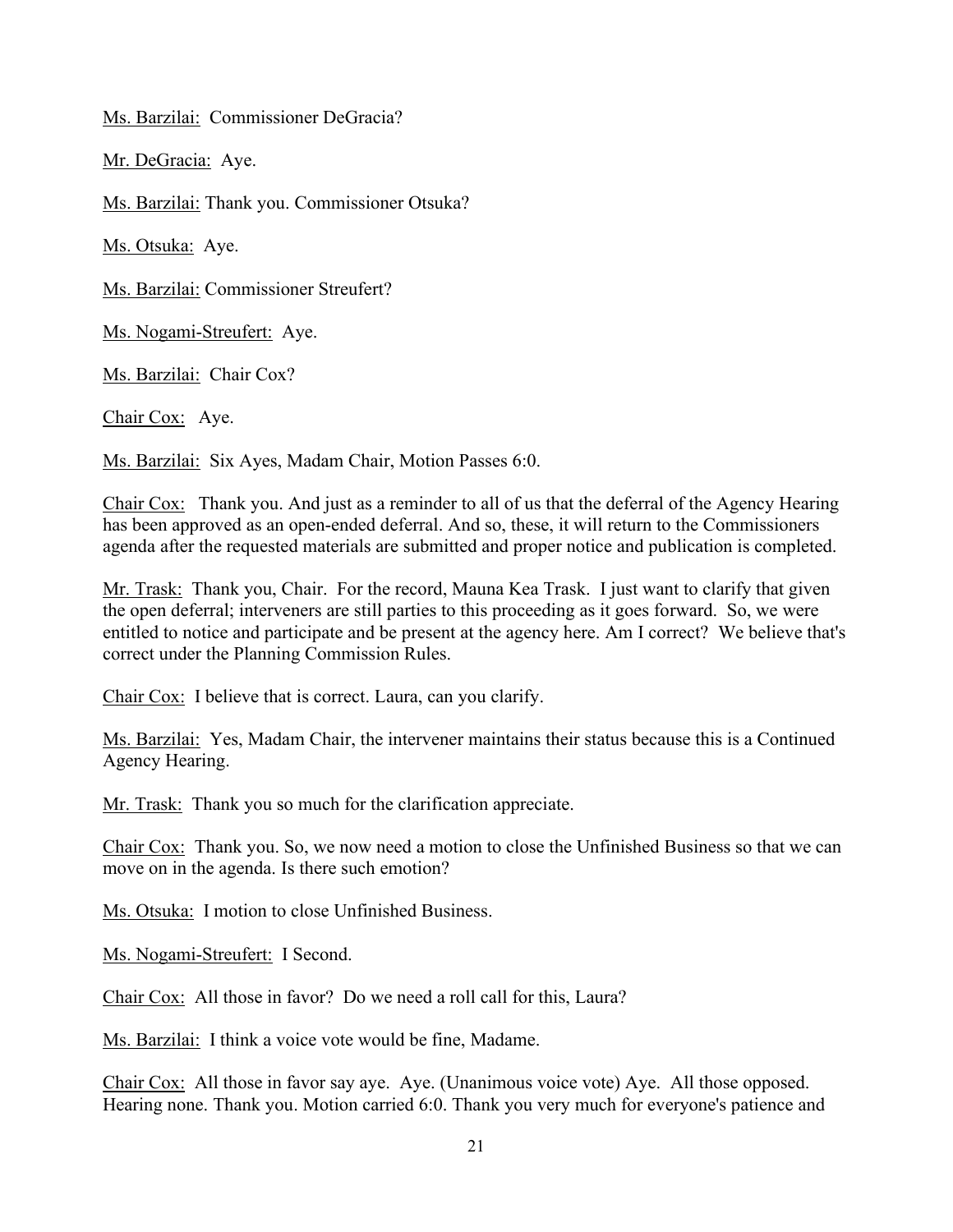commitment, and I believe we'll go back to the rest of the agenda.

Ms. Nielson: Thank you.

New Agency Hearing

Mr. Hull: There is no New Agency Hearing.

Continued Public Hearing

Mr. Hull: There is no Continued Public Hearing

New Public Hearing

Mr. Hull: There is no New Public Hearing

All remaining public testimony pursuant to HRS 92 (Sunshine Law)

## **CONSENT CALENDAR**

Status Reports

AMENDMENT TO SPECIAL MANAGEMENT AREA USE PERMIT (SMA(U)-88-10, CLASS IV ZONING PERMIT (Z-IV-88-39), USE PERMIT (U-88-31), and SPECIAL PERMIT (SP-88-6) to allow construction of a paved parking lot containing approximately 90 off-street parking stalls, landscaping, and related improvements on a parcel situated on the mauka side of Po'ipu Road, situated directly across the Grand Hyatt Kauai Resort & Spa, affecting a portion of the Poipu Bay Golf Course further identified as Tax Map Key: 2-9- 001:007, and affecting an area approx. 1.3 acres in size.

Mr. Hull: Thank you Madam Chair, members the Commission. Moving on to Agenda Item G Consent Calendar. So, unless a commissioner wanted to discuss any of the Consent Calendar Agenda Item, the Department would be asking for a motion to receive the motion to approve the Consent Calendar.

Chair Cox: Is there a motion?

Ms. Nogami-Streufert: I motion to (unintelligible) Calendar.

Ms. Otsuka: I second.

Chair Cox: Okay. Thank you. It's been moved and seconded. All those in favor say aye. (Unanimous voice vote) Aye. All those opposed. Hearing none. The Motion carried 6:0.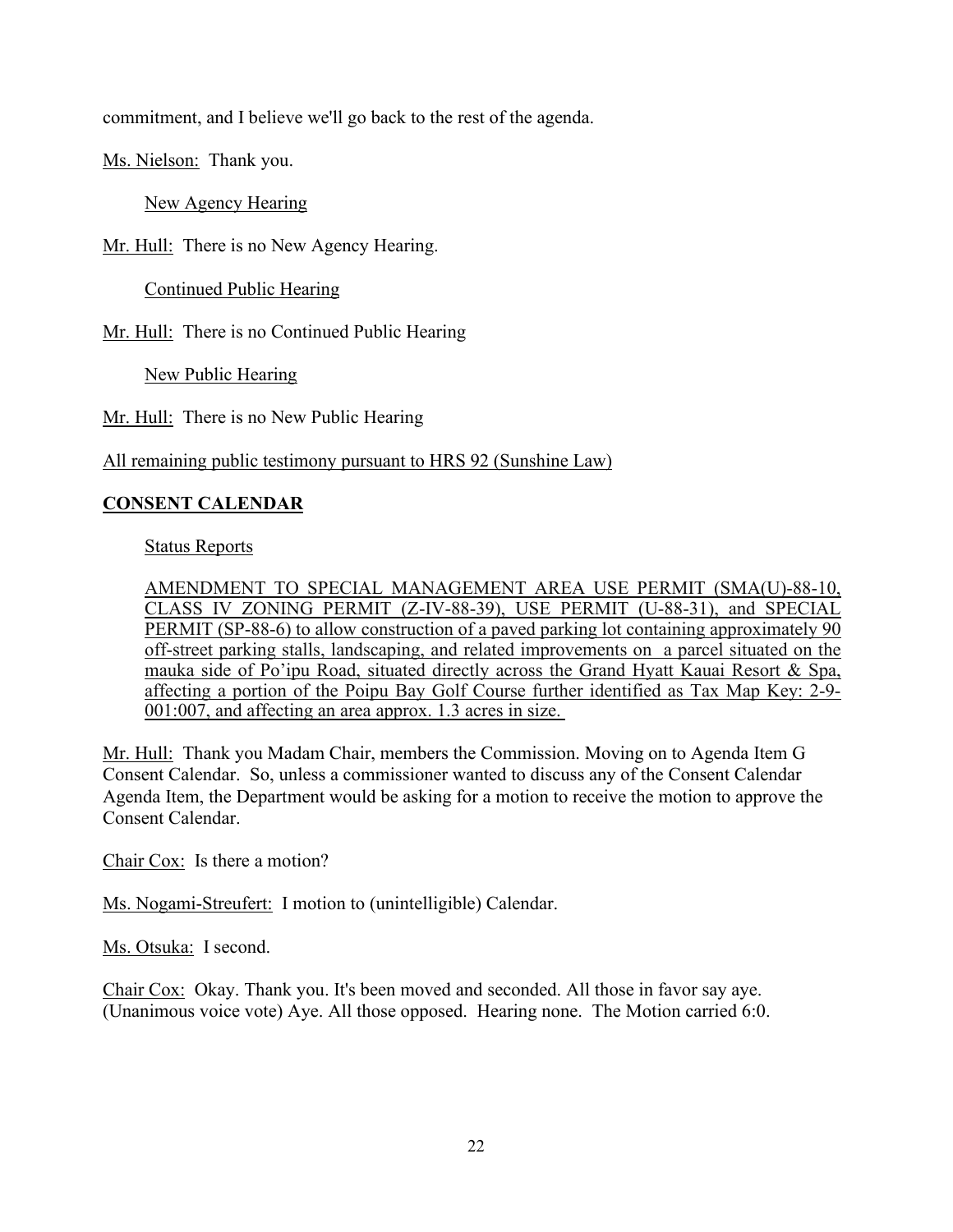### **NEW BUSINESS.**

### For Action - See Agenda F for Project Descriptions

Mr. Hull: We have no New Business.

# **ANNOUNCEMENTS**

Topics for Future Meetings

The following regularly scheduled Planning Commission meeting will be held at 9:00 a.m., or shortly thereafter on October 26, 2021. The Planning Commission anticipates meeting via teleconference but will announce its intended meeting method via agenda electronically posted at least six days prior to the meeting date.

Mr. Hull: With that Madam Chair, moving on to Announcements the next meeting Planning Commission meeting is scheduled for October 26, 2021. On that agenda currently we have tentatively the Hyatt parking lot expansion proposal, as well as the Seacliff application for the Greens residences returning to the commission. Upcoming, you know, for future just on the horizon we a lot more zoning amendments that council has forward over to us concerning the zoning ordinance. And one in particular how condominium property regime rule are implemented. But nothing else. Just so you are aware, we are not having a second meeting in November, as that it could conflict with members of the public as well as Commissioner as possible holiday activities. And then, just say also aware that it's also common practice, that if we hold a meeting in December, it's just generally the first meeting and not the second meeting for the same reasons as the November meetings. If there's any topics you folks would like to see us bring to the agenda item, you can let us know and we can work with the Chair. Other than that, that's all we have to report.

## **ADJOURNMENT**

Chair Cox: Thank you, Kaaina. I believe we are done if somebody would like to move that we close the meeting.

Ms. Otsuka: I move that we adjourn today's meeting.

Ms. Nogami-Streufert: Second.

Chair Cox: All those in favor say aye? Aye. (Unanimous voice vote). All those opposed. Hearing none. I believe we are adjourned. Motion carried 6:0. Thank you.

Chair Cox: adjourned the meeting at 10:55 a.m.